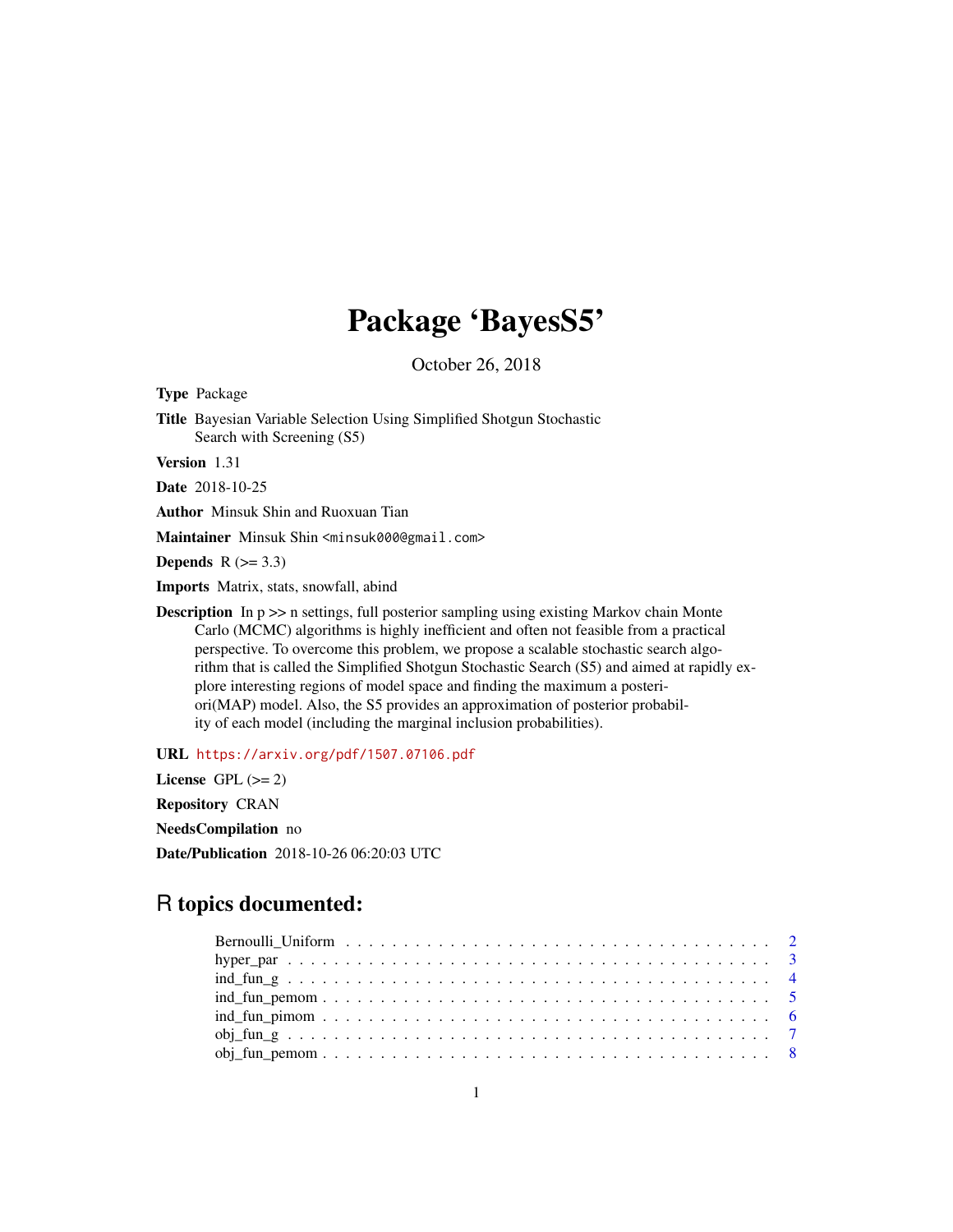<span id="page-1-0"></span>

| Index | 22 |
|-------|----|
|       |    |
|       |    |
|       |    |
|       |    |
|       |    |
|       |    |
|       |    |
|       |    |

Bernoulli\_Uniform *Bernoulli-Uniform model prior*

# Description

A mixture model prior with Bernoulli and uniform densities. See Scott and Berger (2010) for details.

# Usage

```
Bernoulli_Uniform(ind,p)
```
# Arguments

| ind | an index set of variables in a model |
|-----|--------------------------------------|
| p   | the total number of covariates       |

# References

Scott, James G., and James O. Berger. "Bayes and empirical-Bayes multiplicity adjustment in the variable-selection problem." The Annals of Statistics 38.5 (2010): 2587-2619.

# See Also

[Uniform](#page-20-1)

```
p = 5000
ind = 1:3m = Bernoulli_Uniform(ind,p)
print(m)
```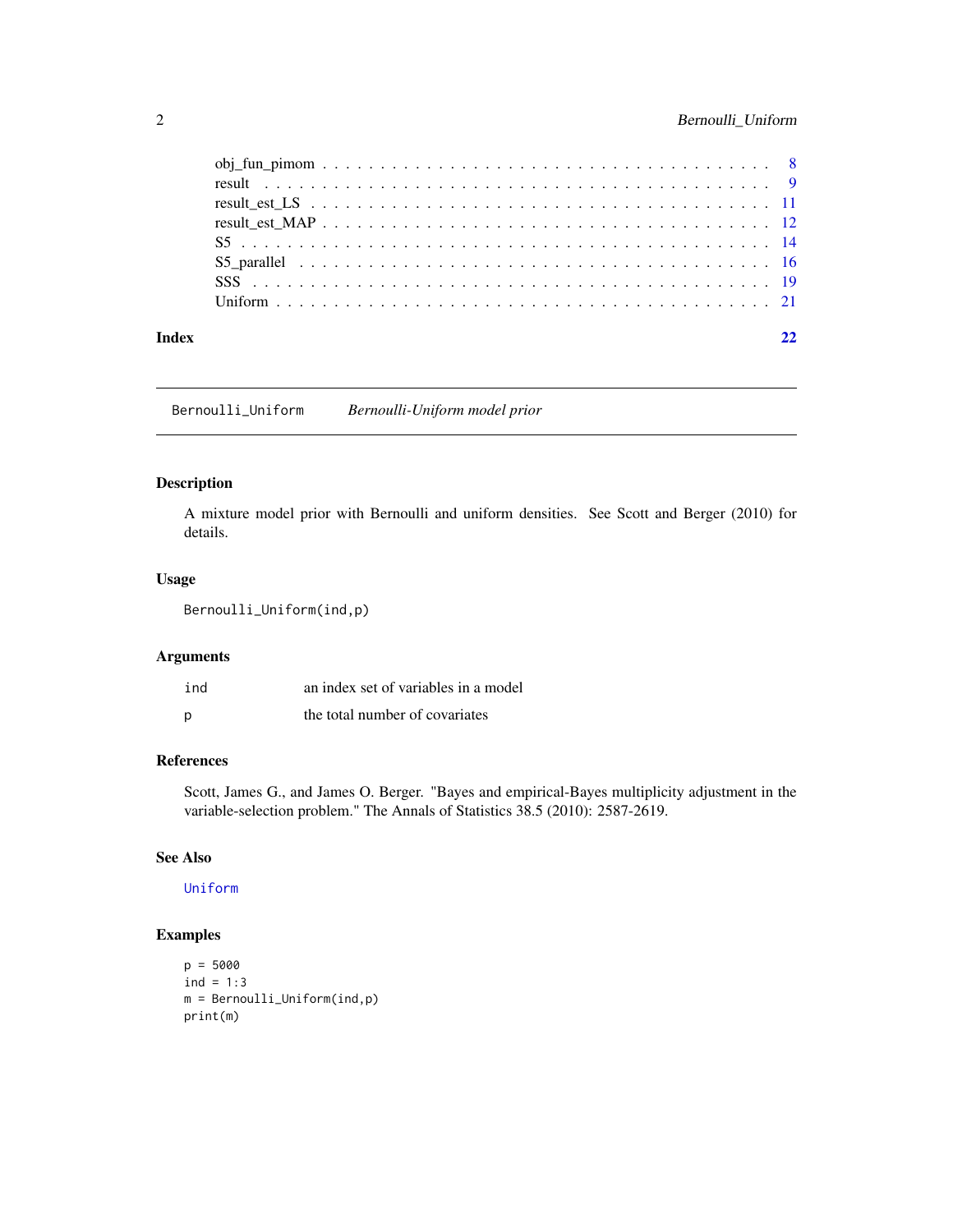<span id="page-2-0"></span>

#### Description

Hyper parameter tau selection for nonlocal priors using random sampling from the null distribution (Nikooienejad et al, 2016).

# Usage

hyper\_par(type, X, y, thre)

# Arguments

| type | a type of nonlocal priors; 'pimom' or 'pemom'.                            |
|------|---------------------------------------------------------------------------|
| X.   | a covariate matrix (a standardization is recommeded for nonlocal priors). |
| v    | a response variable.                                                      |
| thre | a threshold; for details, see below. The default is $p^{\wedge}$ -0.5.    |

#### Details

Nikooienejad et al. (2016) proposed a novel approach to choose the hyperparameter tau for nonlocal priors. They first derive the null distribution of the regression coefficient by randomly sampling the covariates, and shuffle the index of the samples in the covariates. Then, they calculate the MLE from the sampled covariates that are shuffled. This process is repeated large enough times to approximate the null distribution of the MLE under the situation where all true regression coefficients are zero. They compare the nonlocal density with different values of the parameter to the null distribution so that the overlap of these densities falls below the threshold; see Nikooienejad et al. (2016) for further details.

#### Value

tau : the choosen hyper parameter tau

#### Author(s)

Shin Minsuk and Ruoxuan Tian

# References

Shin, M., Bhattacharya, A., Johnson V. E. (2018) A Scalable Bayesian Variable Selection Using Nonlocal Prior Densities in Ultrahigh-dimensional Settings, Statistica Sinica, 28(2), 1053-1078.

Nikooienejad,A., Wang, W., and Johnson V.E. (2016). Bayesian variable selection for binary outcomes in high dimensional genomic studies using non-local priors. Bioinformatics, 32(9), 1338-45.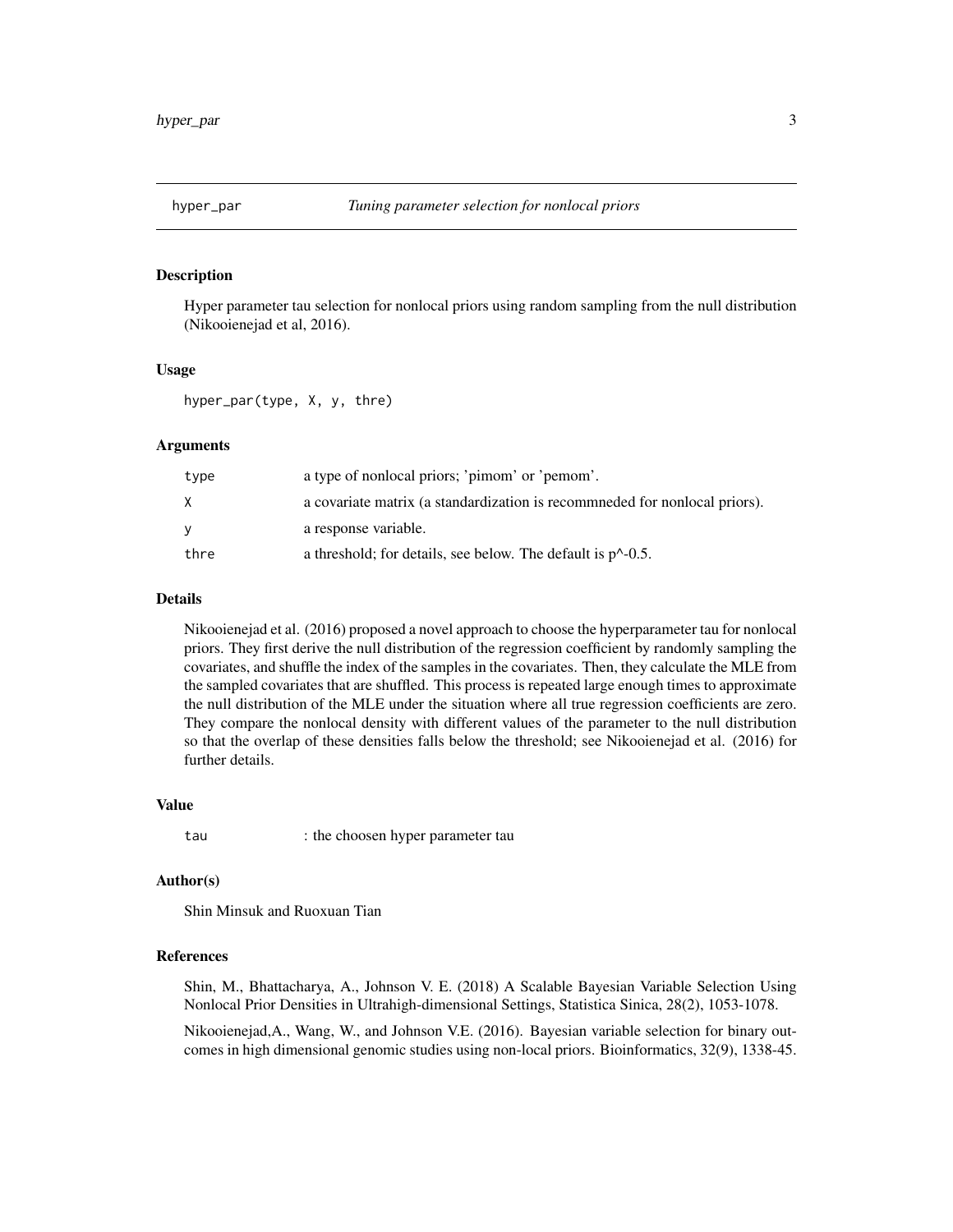# <span id="page-3-0"></span>See Also

[ind\\_fun\\_pimom](#page-5-1), [ind\\_fun\\_pemom](#page-4-1)

# Examples

```
p=50
n = 200
indx.beta = 1:5xd0 = rep(0,p); xd0[indx.beta]=1bt0 = rep(0,p);bt0[1:5]=c(1,1.25,1.5,1.75,2)*sample(c(1,-1),5,replace=TRUE)
xd=xd0
bt=bt0
X = matrix(rnorm(n*p),n,p)y = crossprod(t(X), bt0) + rnorm(n)*sqrt(1.5)X = scale(X)y = y - \text{mean}(y)y = as.vector(y)# piMoM
CO = 1 # the number of repetitions of S5 algorithms to explore the model space
tuning = 10 # tuning parameter
#tuning = hyper_par(type="pimom",X,y,thre = p^-0.5)
```

```
print(tuning)
```
<span id="page-3-1"></span>

| ind_fun_g | Zellner's g-prior |
|-----------|-------------------|
|           |                   |

# Description

a log-marginal likelhood value of a model, based on the Zellner's g-prior on the regression coefficients.

# Usage

```
ind_fun_g(X.ind,y,n,p,tuning)
```
# Arguments

| X.ind  | the subset of covariates in a model |
|--------|-------------------------------------|
| у      | the response variable               |
| n      | the sample size                     |
| р      | the total number of covariates      |
| tuning | a value of the tuning parameter     |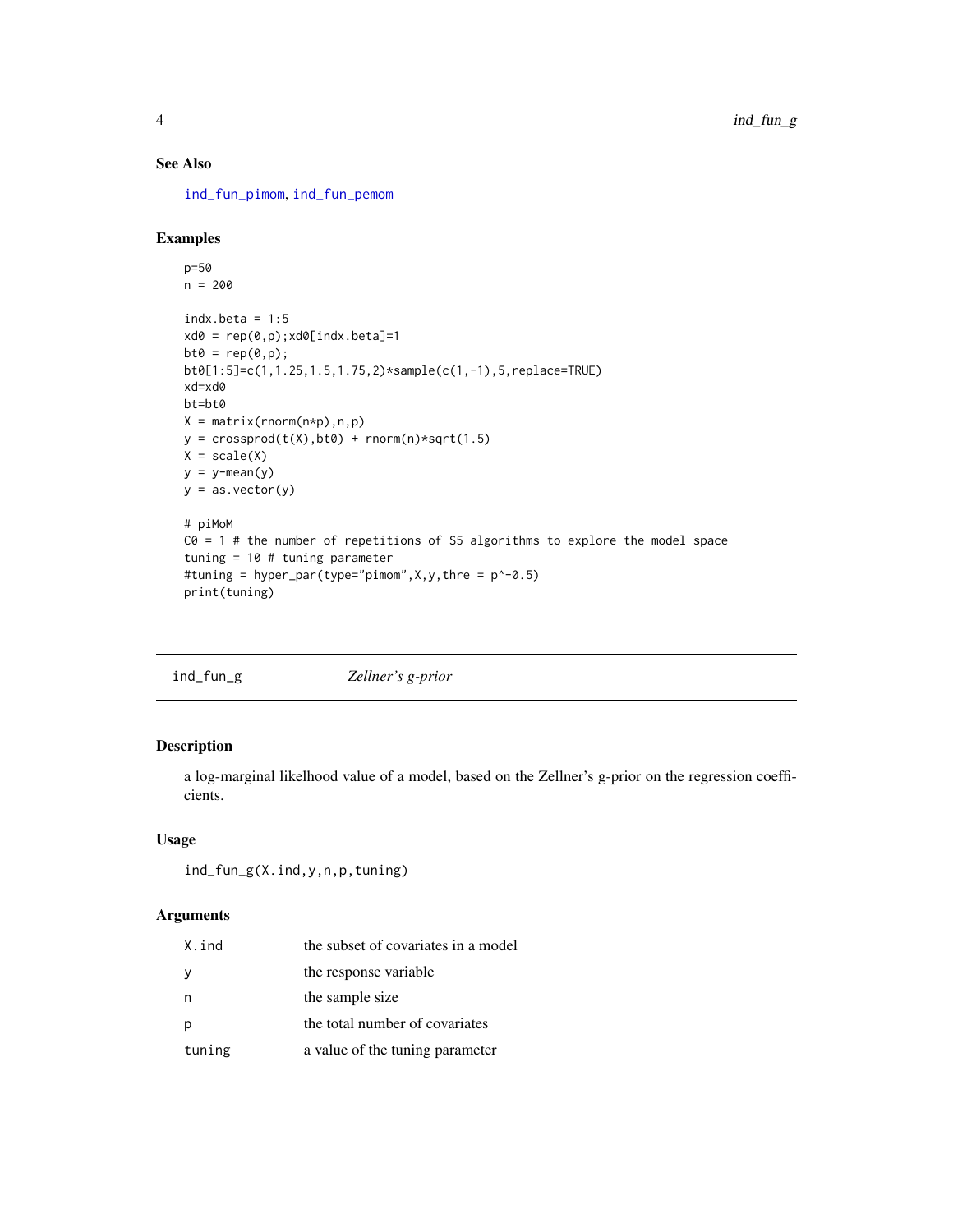```
ind_fun_pemom 5
```
# Author(s)

Shin Minsuk and Ruoxuan Tian

# References

Zellner, Arnold. "On assessing prior distributions and Bayesian regression analysis with g-prior distributions." Bayesian inference and decision techniques: Essays in Honor of Bruno De Finetti 6 (1986): 233-243.

# See Also

[ind\\_fun\\_pimom](#page-5-1), [ind\\_fun\\_g](#page-3-1)

#### Examples

```
#p=5000
p = 10n = 200
indx.beta = 1:5xd0 = rep(0,p); xd0[indx.beta]=1bt0 = rep(0,p);bt0[1:5]=c(1,1.25,1.5,1.75,2)*sample(c(1,-1),5,replace=TRUE)
xd=xd0
bt=bt0
X = matrix(rnorm(n*p),n,p)y = crossprod(t(X), bt0) + rnorm(n)*sqrt(1.5)X = scale(X)y = y-mean(y)y = as.vector(y)C0 = 1 # the number of repetitions of S5 algorithms to explore the model space
tuning = p^2 # tuning parameter g for g-prior
ind_fun = ind_fun_g # choose the pror on the regression coefficients (g-prior in this case)
model = Uniform #choose the model prior (Uniform prior in this cases)
tem = seq(0.4, 1, length.out=20)^2 # the sequence of the temperatures
```

```
fit_g = S5(X,y,ind_fun=ind_fun,model=model, tuning=tuning,tem=tem,C0=C0)
```
<span id="page-4-1"></span>

| ind_fun_pemom |  |  |  |  |
|---------------|--|--|--|--|
|---------------|--|--|--|--|

the log-marginal likelhood function based on peMoM priors and in*verse gamma prior (0.01,0.01)*

#### Description

a log-marginal likelhood value of a model, based on the peMoM prior on the regression coefficients and inverse gamma prior (0.01,0.01) on the variance.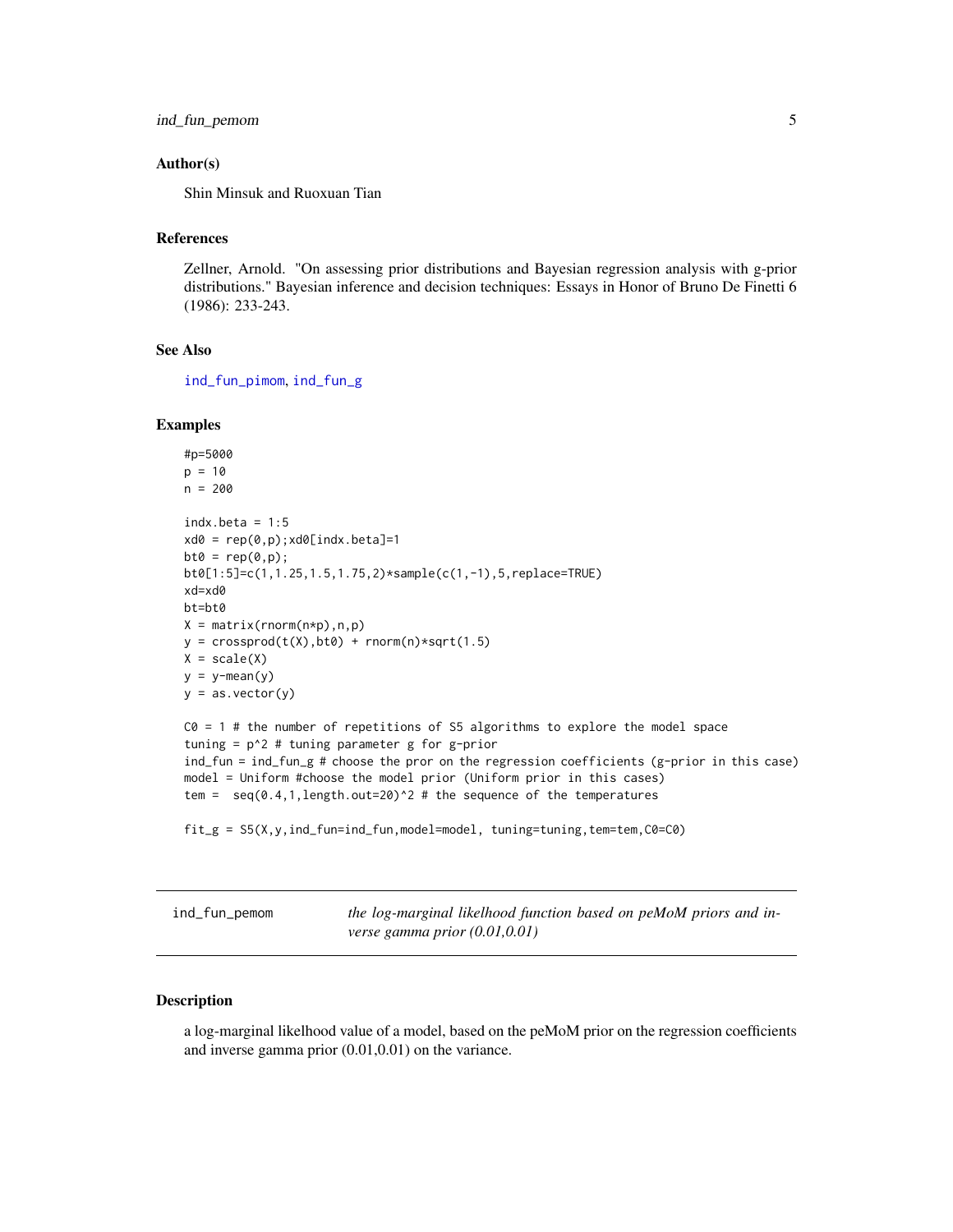#### <span id="page-5-0"></span>Usage

ind\_fun\_pemom(X.ind,y,n,p,tuning)

# Arguments

| X.ind  | the subset of covariates in a model |
|--------|-------------------------------------|
|        | the response variable               |
|        | the sample size                     |
|        | the total number of covariates      |
| tuning | a value of the tuning parameter     |

# References

Shin, M., Bhattacharya, A., Johnson V. E. (2018) A Scalable Bayesian Variable Selection Using Nonlocal Prior Densities in Ultrahigh-dimensional Settings, Statistica Sinica, 28(2), 1053-1078.

Rossell, D., Telesca, D., and Johnson, V. E. (2013) High-dimensional Bayesian classifiers using non-local priors, Statistical Models for Data Analysis, 305-313.

## See Also

[ind\\_fun\\_g](#page-3-1), [ind\\_fun\\_pimom](#page-5-1)

<span id="page-5-1"></span>ind\_fun\_pimom *the log-marginal likelhood function based on piMoM priors*

# Description

a log-marginal likelhood value of a model, based on the piMoM prior on the regression coefficients and inverse gamma prior (0.01,0.01) on the variance.

# Usage

```
ind_fun_pimom(X.ind,y,n,p,tuning)
```
# Arguments

| X.ind  | the subset of covariates in a model |
|--------|-------------------------------------|
| у      | the response variable               |
| n      | the sample size                     |
| p      | the total number of covariates      |
| tuning | a value of the tuning parameter     |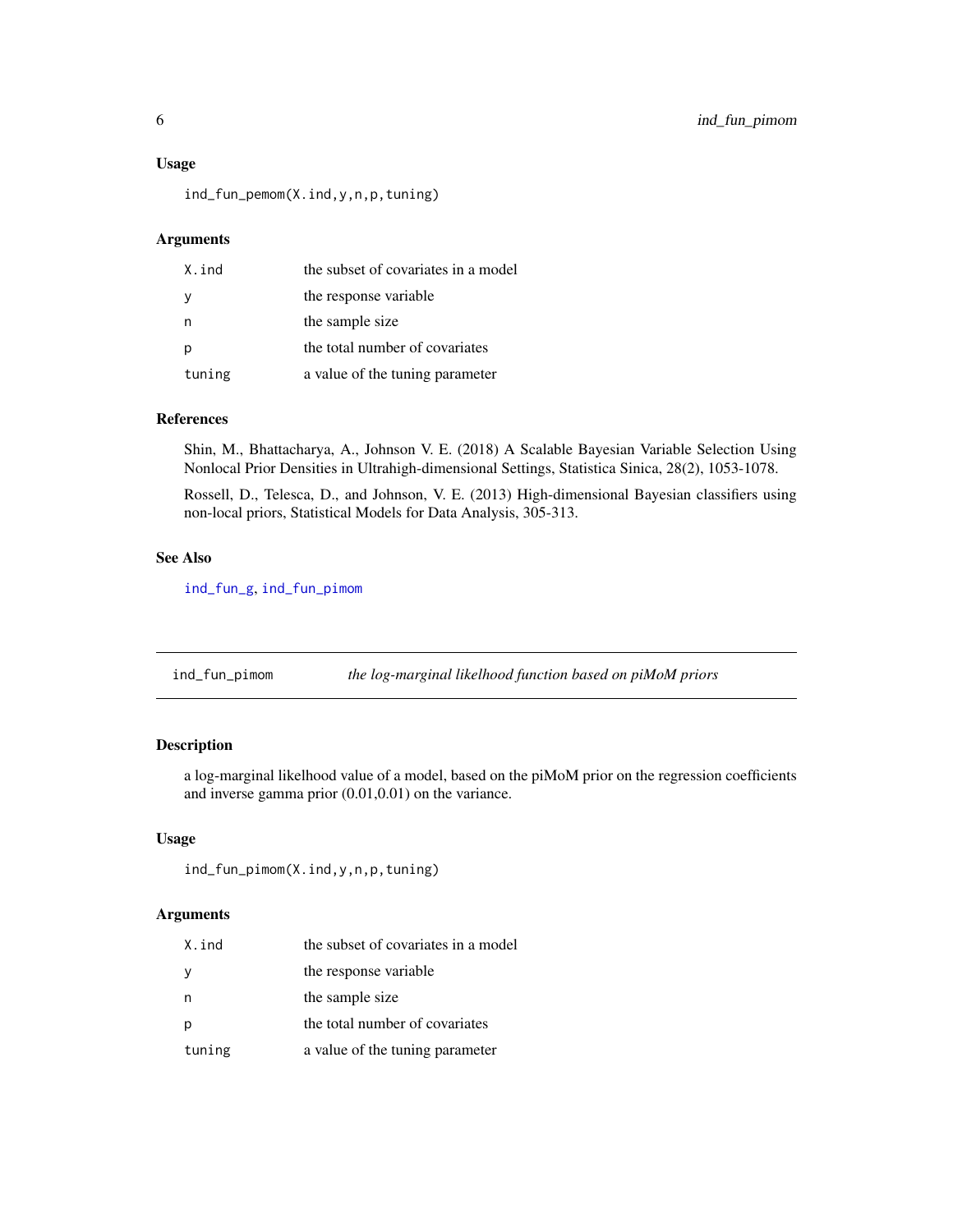#### <span id="page-6-0"></span>obj\_fun\_g 7

#### References

Shin, M., Bhattacharya, A., Johnson V. E. (2018) A Scalable Bayesian Variable Selection Using Nonlocal Prior Densities in Ultrahigh-dimensional Settings, Statistica Sinica, 28(2), 1053-1078.

Johnson, V. E. and Rossell, D. (2012) Bayesian model selection in high-dimensional settings , David, Journal of the American Statistical Association, 107 (498), 649-660.

#### See Also

[ind\\_fun\\_g](#page-3-1), [ind\\_fun\\_pemom](#page-4-1)

<span id="page-6-1"></span>

| obj_fun_g | the log posterior distribution based on g-priors and inverse gamma |
|-----------|--------------------------------------------------------------------|
|           | <i>prior</i> $(0.01, 0.01)$                                        |

# Description

a log posterior density value at regression coefficients of a model, based on the g-prior on the regression coefficients and inverse gamma prior (0.01,0.01) on the variance.

# Usage

obj\_fun\_g(ind,X,y,n,p,tuning)

# Arguments

| ind    | the index set of a model        |
|--------|---------------------------------|
| X      | the covariates                  |
|        | the response variable           |
|        | the sample size                 |
|        | the total number of covariates  |
| tuning | a value of the tuning parameter |

# References

Shin, M., Bhattacharya, A., Johnson V. E. (2018) A Scalable Bayesian Variable Selection Using Nonlocal Prior Densities in Ultrahigh-dimensional Settings, Statistica Sinica, 28(2), 1053-1078.

Rossell, D., Telesca, D., and Johnson, V. E. (2013) High-dimensional Bayesian classifiers using non-local priors, Statistical Models for Data Analysis, 305-313.

#### See Also

[obj\\_fun\\_pimom](#page-7-1), [obj\\_fun\\_pemom](#page-7-2)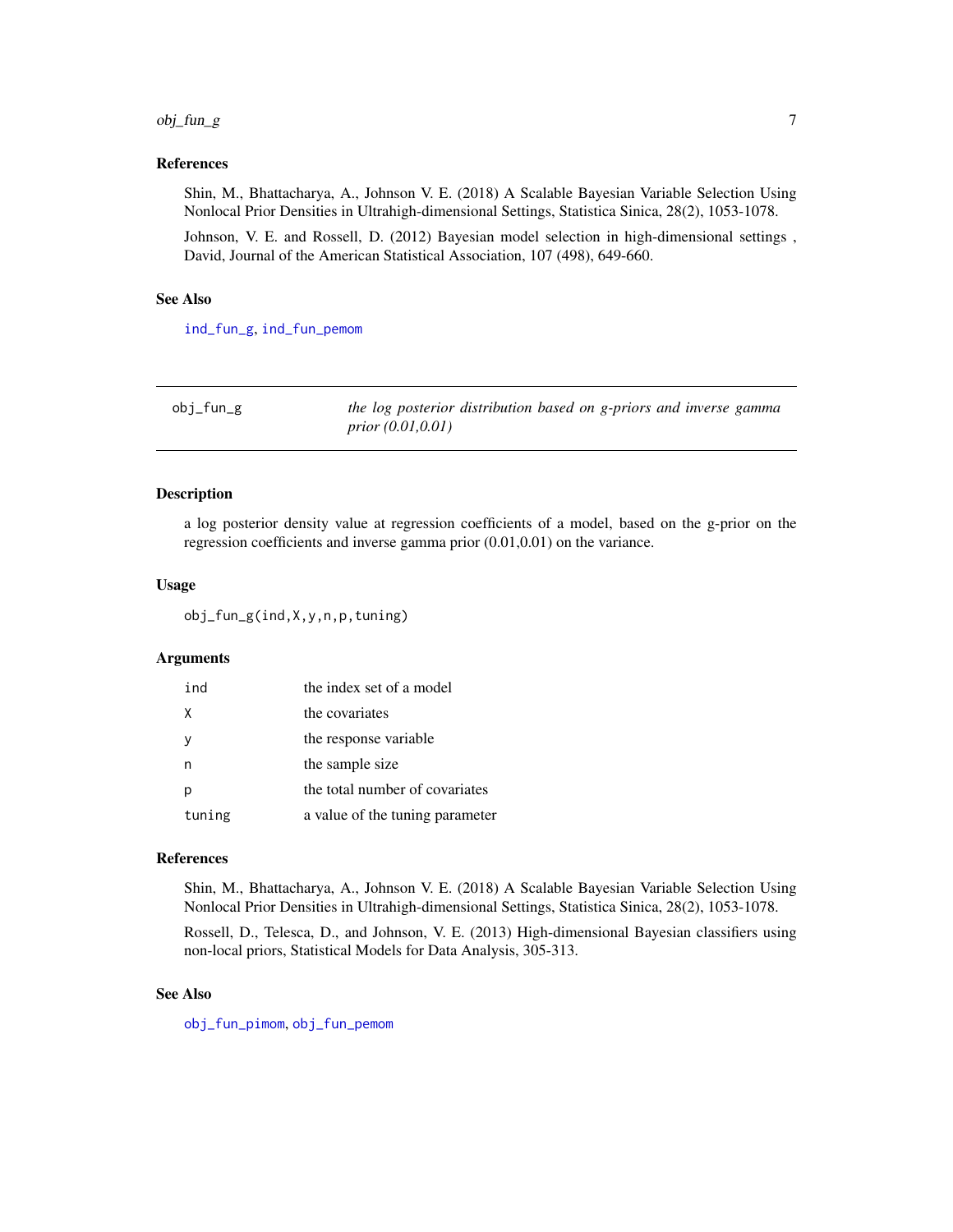<span id="page-7-2"></span><span id="page-7-0"></span>

# Description

a log posterior density value at regression coefficients of a model, based on the peMoM prior on the regression coefficients and inverse gamma prior (0.01,0.01) on the variance.

#### Usage

obj\_fun\_pemom(ind,X,y,n,p,tuning)

#### Arguments

| ind      | the index set of a model        |
|----------|---------------------------------|
| X        | the covariates                  |
| <b>V</b> | the response variable           |
|          | the sample size                 |
|          | the total number of covariates  |
| tuning   | a value of the tuning parameter |

#### References

Shin, M., Bhattacharya, A., Johnson V. E. (2018) A Scalable Bayesian Variable Selection Using Nonlocal Prior Densities in Ultrahigh-dimensional Settings, Statistica Sinica, 28(2), 1053-1078.

Rossell, D., Telesca, D., and Johnson, V. E. (2013) High-dimensional Bayesian classifiers using non-local priors, Statistical Models for Data Analysis, 305-313.

#### See Also

[obj\\_fun\\_g](#page-6-1), [obj\\_fun\\_pimom](#page-7-1)

<span id="page-7-1"></span>

| obj_fun_pimom | the log posterior distribution based on piMoM priors and inverse |
|---------------|------------------------------------------------------------------|
|               | gamma prior $(0.01, 0.01)$                                       |

# Description

a log posterior density value at regression coefficients of a model, based on the piMoM prior on the regression coefficients and inverse gamma prior (0.01,0.01) on the variance.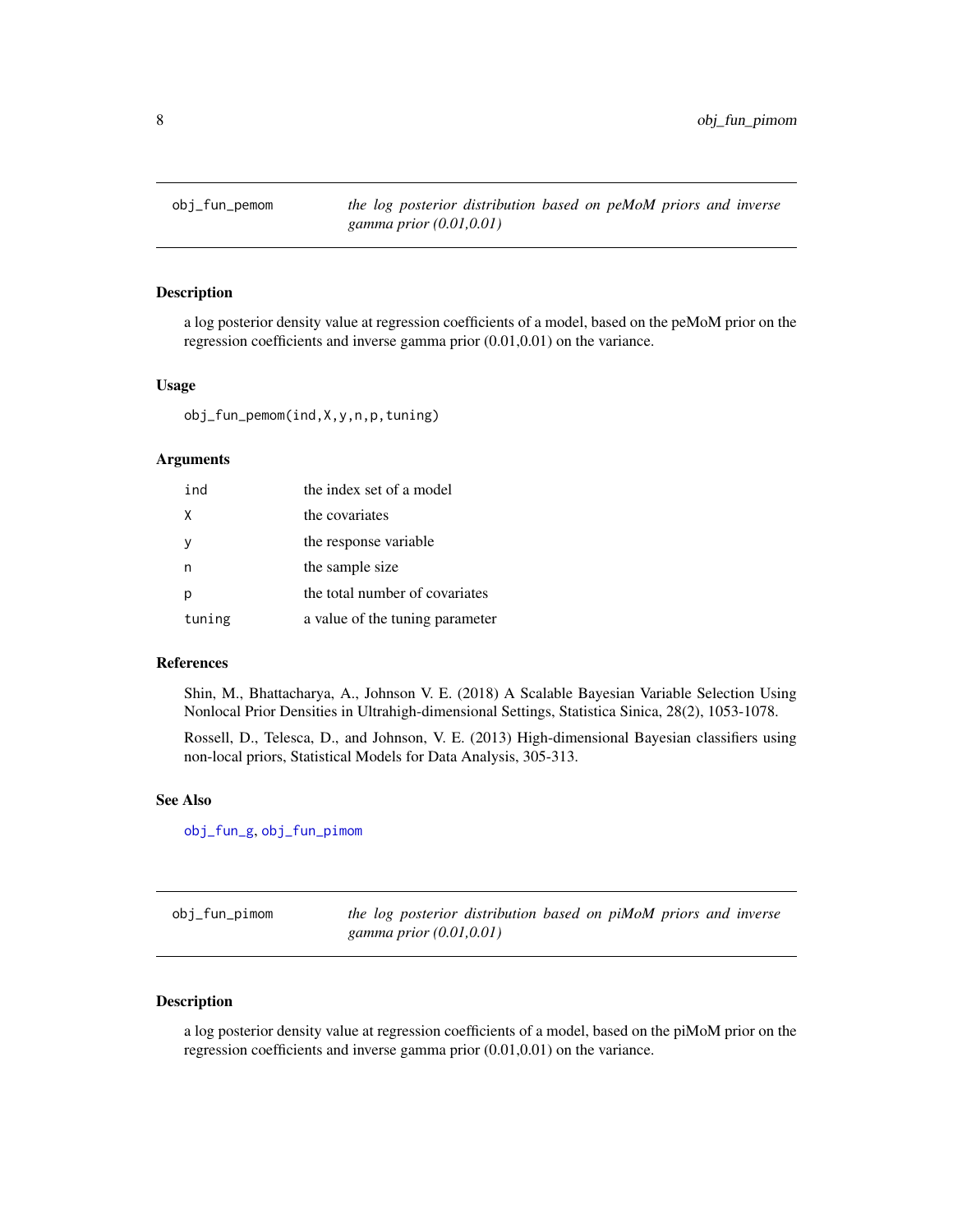#### <span id="page-8-0"></span>result and the set of the set of the set of the set of the set of the set of the set of the set of the set of the set of the set of the set of the set of the set of the set of the set of the set of the set of the set of th

# Usage

obj\_fun\_pimom(ind,X,y,n,p,tuning)

# Arguments

| ind    | the index set of a model        |
|--------|---------------------------------|
| X      | the covariates                  |
|        | the response variable           |
|        | the sample size                 |
|        | the total number of covariates  |
| tuning | a value of the tuning parameter |

# References

Shin, M., Bhattacharya, A., Johnson V. E. (2018) A Scalable Bayesian Variable Selection Using Nonlocal Prior Densities in Ultrahigh-dimensional Settings, Statistica Sinica, 28(2), 1053-1078.

Rossell, D., Telesca, D., and Johnson, V. E. (2013) High-dimensional Bayesian classifiers using non-local priors, Statistical Models for Data Analysis, 305-313.

# See Also

[obj\\_fun\\_g](#page-6-1), [obj\\_fun\\_pemom](#page-7-2)

<span id="page-8-1"></span>result *Posterior inference results from the object of S5*

# Description

Using the object of S5, the maximum a posteriori (MAP) model, its posterior probability, and the marginal inclusion probabilities are provided.

# Usage

result(fit)

# Arguments

fit an object of the 'S5' function.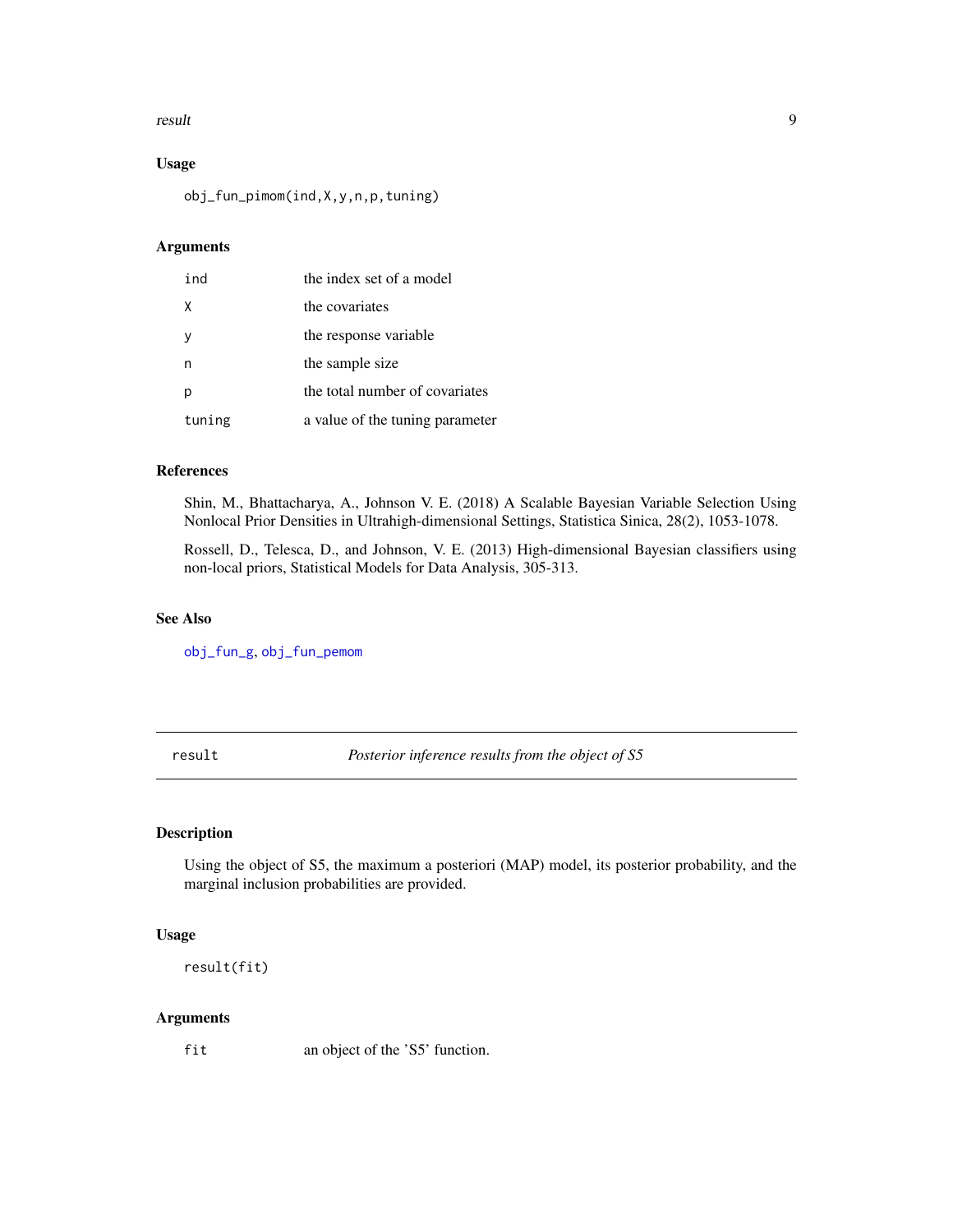#### Value

| hppm      | the MAP model                                                      |
|-----------|--------------------------------------------------------------------|
| hppm.prob | the posterior probability of the MAP model                         |
| marg.prob | the marginal inclusion probabilities                               |
| gam       | the binary vaiables of searched models by S5                       |
| obj       | the corresponding log (unnormalized) posterior model probabilities |
| post      | the corresponding (normalized) posterior model probabilities       |
| tuning    | the tuning parameter used in the model selection                   |

#### Author(s)

Shin Minsuk and Ruoxuan Tian

#### References

Shin, M., Bhattacharya, A., Johnson V. E. (2018) A Scalable Bayesian Variable Selection Using Nonlocal Prior Densities in Ultrahigh-dimensional Settings, Statistica Sinica,28(2): 1053-1078.

Hans, C., Dobra, A., and West, M. (2007). Shotgun stochastic search for large p regression. Journal of the American Statistical Association, 102, 507-516.

Nikooienejad,A., Wang, W., and Johnson V.E. (2016). Bayesian variable selection for binary outcomes in high dimensional genomic studies using non-local priors. Bioinformatics, 32(9), 1338-45.

```
p=5000
n = 200indx.beta = 1:5xd0 = rep(0,p); xd0[indx.beta]=1bt0 = rep(0,p);bt0[1:5]=c(1,1.25,1.5,1.75,2)*sample(c(1,-1),5,replace=TRUE)
xd=xd0
bt=bt0
X = matrix(rnorm(n*p), n, p)y = X% * %bt0 + rnorm(n) * sqrt(1.5)X = scale(X)y = y - \text{mean}(y)y = as.vector(y)### piMoM
#C0 = 2 # the number of repetitions of S5 algorithms to explore the model space
#tuning = 10 # tuning parameter
#tuning = hyper_par(type="pimom",X,y,thre = p^-0.5)
#print(tuning)
#ind_fun = ind_fun_pimom # choose the prior on the regression coefficients (pimom in this case)
#model = Bernoulli_Uniform # choose the model prior
#tem = seq(0.4, 1, length.out=20)^2 # the sequence of the temperatures
```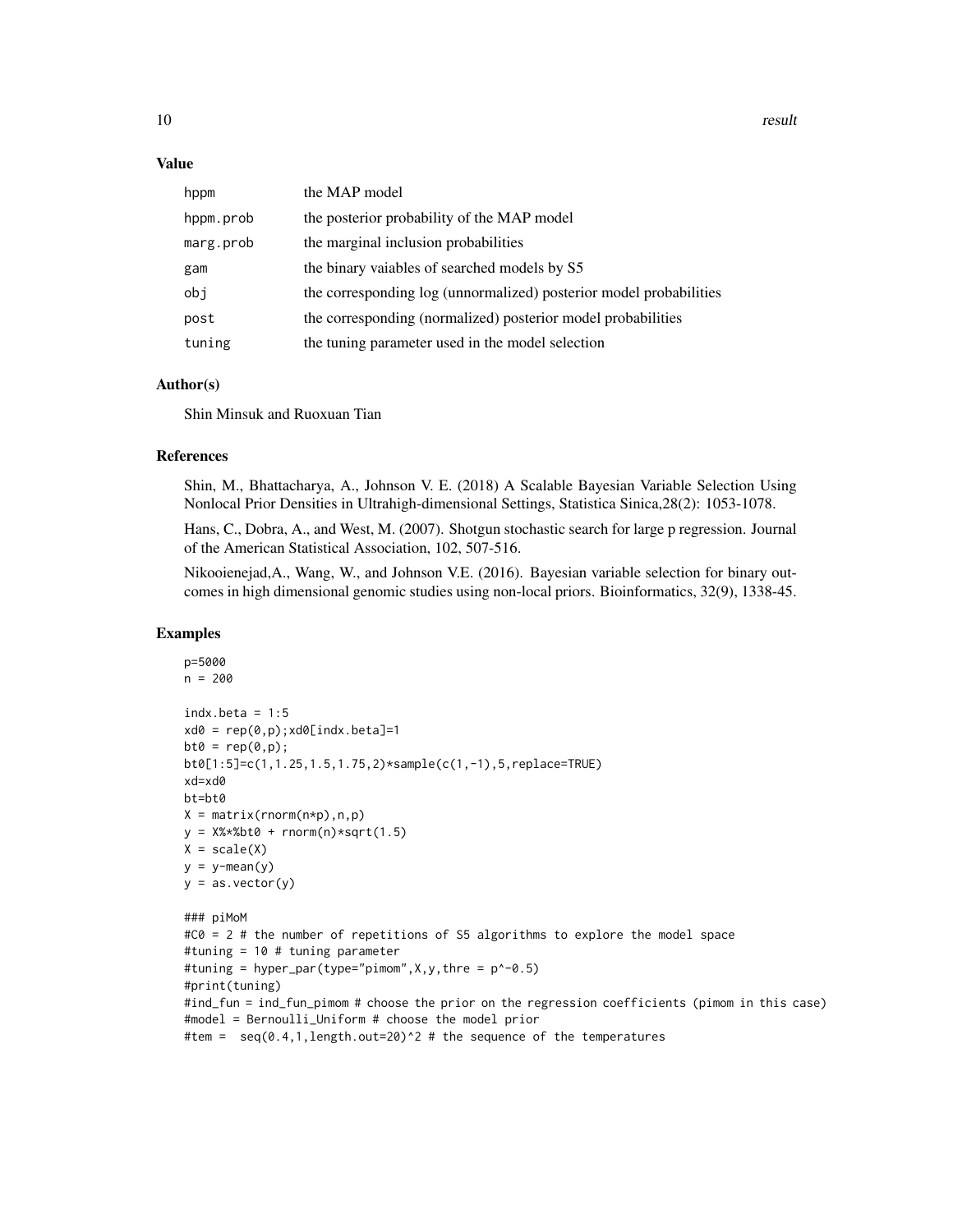# <span id="page-10-0"></span>result\_est\_LS 11

```
#fit_pimom = S5(X,y,ind_fun=ind_fun,model = model,tuning=tuning,tem=tem,C0=C0)
#fit_pimom$GAM # the searched models by S5
#fit_pimom$OBJ # the corresponding log (unnormalized) posterior probability
#res_pimom = result(fit_pimom)
#str(res_pimom)
#print(res_pimom$hppm)
#print(res_pimom$hppm.prob)
#plot(res_pimom$marg.prob,ylim=c(0,1))
```
result\_est\_LS *Posterior inference results from the object of S5*

# Description

Using the object of S5, the Least Square (LS) estimator of the MAP model and Bayesian Model Averaged (BMA) LS estimators of the regression coefficients are provided.

# Usage

```
result_est_LS(res,X,y,verbose = TRUE)
```
# Arguments

| res     | an object of the 'S5' function. |
|---------|---------------------------------|
| X       | the covariates.                 |
| -V      | the response varaible.          |
| verbose | logical; default is TRUE.       |

# Value

| intercept.MAP | the least square estimator of the intercept in the MAP model.                                  |
|---------------|------------------------------------------------------------------------------------------------|
| beta.MAP      | the least square estimator of the regression coefficients in the MAP model.                    |
| intercept.BMA | the Baeysian model averaged over the least square estimator of the intercept.                  |
| beta.BMA      | the Bayesian model averaged over the least square estimator of the regression<br>coefficients. |

# Author(s)

Shin Minsuk and Ruoxuan Tian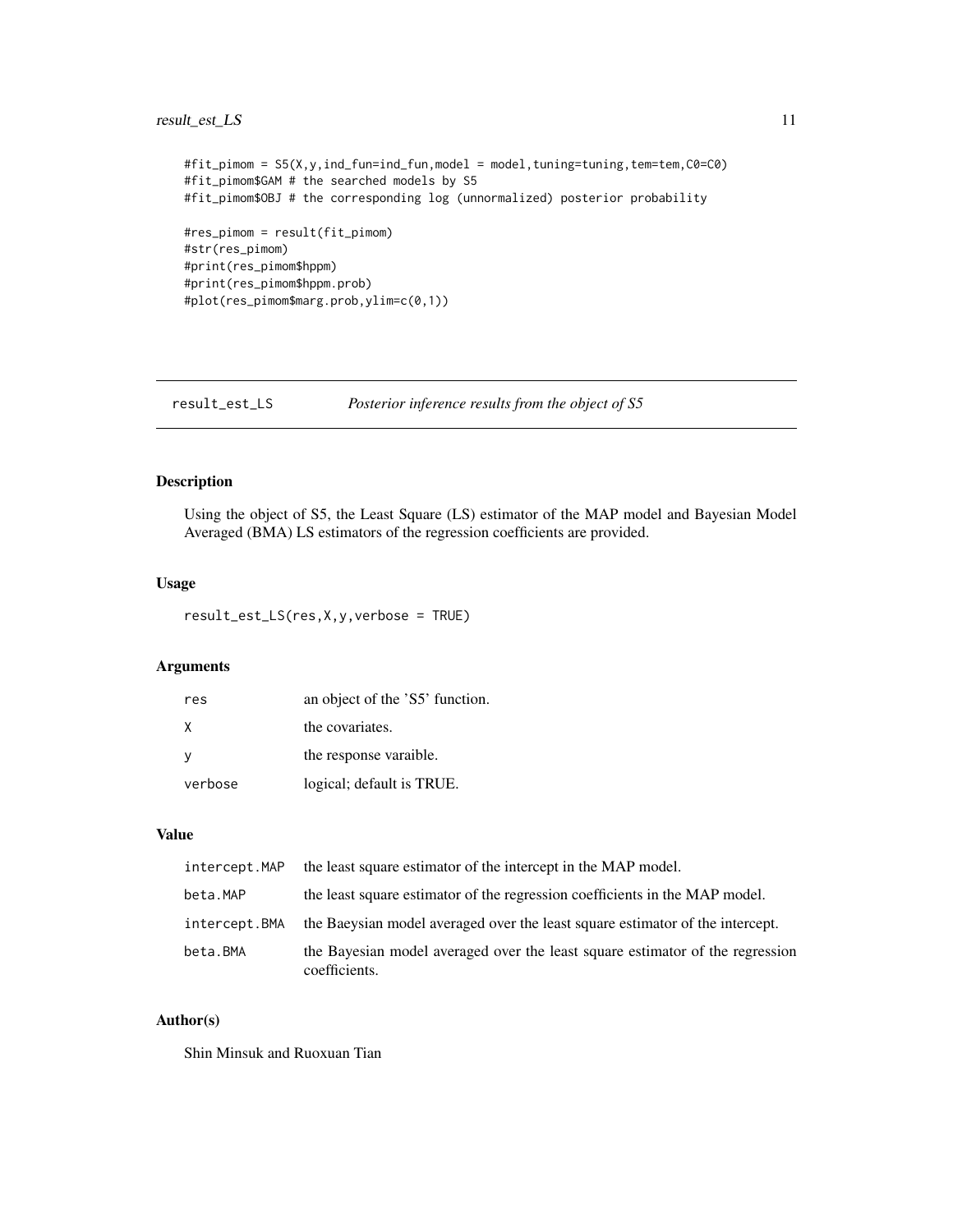#### <span id="page-11-0"></span>References

Shin, M., Bhattacharya, A., Johnson V. E. (2018) A Scalable Bayesian Variable Selection Using Nonlocal Prior Densities in Ultrahigh-dimensional Settings, Statistica Sinica, 28(2), 1053-1078.

Hans, C., Dobra, A., and West, M. (2007). Shotgun stochastic search for large p regression. Journal of the American Statistical Association, 102, 507-516.

Nikooienejad,A., Wang, W., and Johnson V.E. (2016). Bayesian variable selection for binary outcomes in high dimensional genomic studies using non-local priors. Bioinformatics, 32(9), 1338-45.

# Examples

```
p=5000
n = 100
indx.beta = 1:5xd0 = rep(0,p); xd0[indx,beta]=1bt0 = rep(0,p);bt0[1:5]=c(1,1.25,1.5,1.75,2)*sample(c(1,-1),5,replace=TRUE)
xd=xd0
bt=bt0
X = matrix(rnorm(n*p), n, p)y = X% * %bt0 + rnorm(n) * sqrt(1.5)X = scale(X)y = y - \text{mean}(y)y = as.vector(y)### piMoM
\text{\#CO} = 2 # the number of repetitions of S5 algorithms to explore the model space
#tuning = 10 # tuning parameter
#tuning = hyper_par(type="pimom", X, Y, thre = p^2-0.5)
#print(tuning)
#ind_fun = ind_fun_pimom # choose the prior on the regression coefficients (pimom in this case)
#model = Bernoulli_Uniform # choose the model prior
#tem = seq(0.4, 1, length.out=20)^2 # the sequence of the temperatures
#fit_pimom = S5(X,y,ind_fun=ind_fun,model = model,tuning=tuning,tem=tem,C0=C0)
#fit_pimom$GAM # the searched models by S5
#fit_pimom$OBJ # the corresponding log (unnormalized) posterior probability
#res_pimom = result(fit_pimom)
#est.LS = result_est_LS(res_pimom,X,y,obj_fun_pimom,verbose=TRUE)
#plot(est.LS$beta.MAP,est.LS$beta.BMA)
#abline(0,1,col="red")
```
result\_est\_MAP *Posterior inference results from the object of S5*

# Description

Using the object of S5, the maximum a posteriori (MAP) estimator and Bayesian Model Averaged (BMA) estimators of the regression coefficients are provided.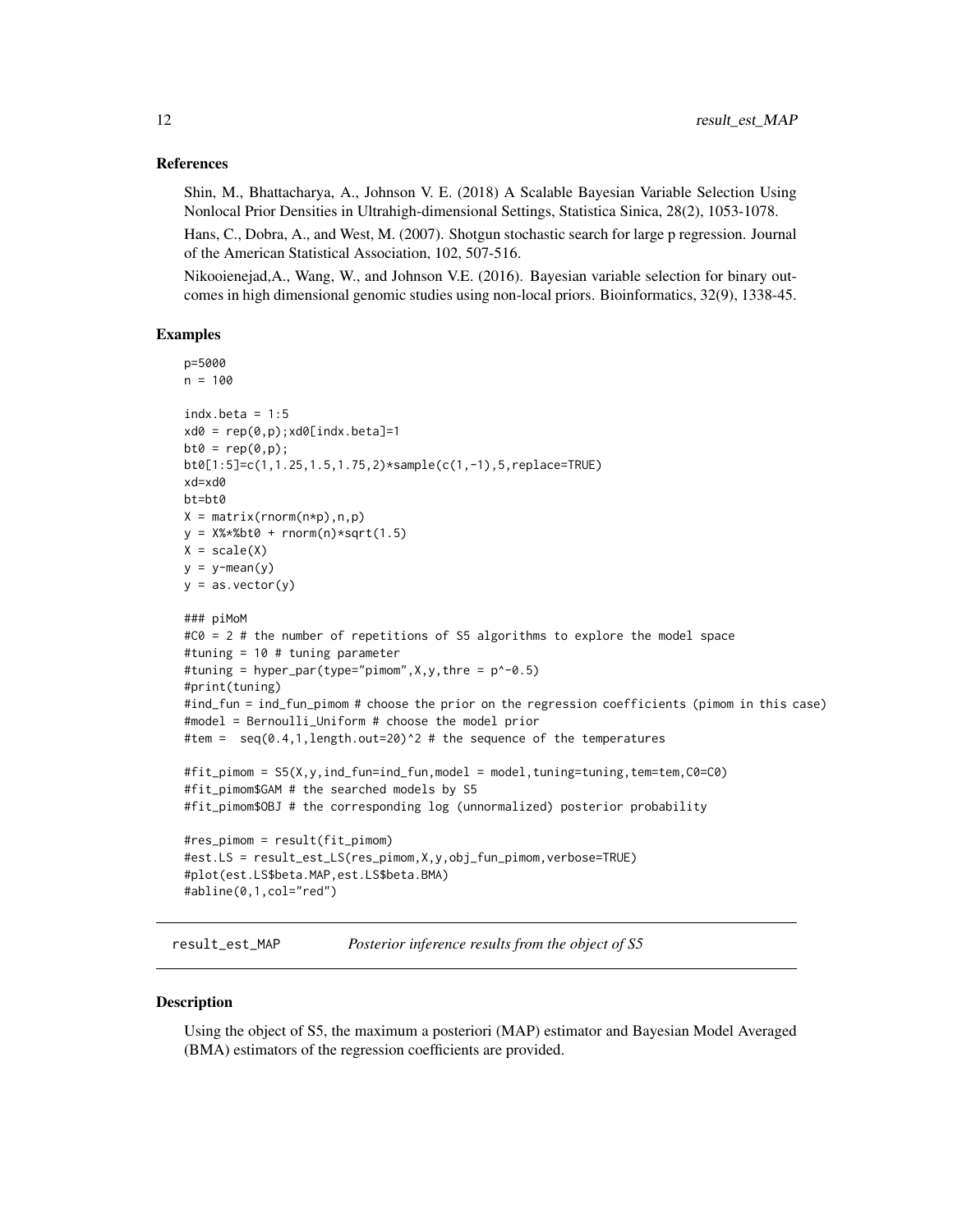# result\_est\_MAP 13

#### Usage

result\_est\_MAP(res,X,y,obj\_fun,verbose = TRUE)

#### Arguments

| res      | an object of the 'S5' function.                                          |
|----------|--------------------------------------------------------------------------|
| X        | the covariates.                                                          |
| <b>V</b> | the response varaible.                                                   |
| obj_fun  | the negative log (unnormalized) posterior density when a model is given. |
| verbose  | logical; default is TRUE.                                                |

# Value

|               | intercept. MAP the MAP estimator of the intercept.                    |
|---------------|-----------------------------------------------------------------------|
| beta.MAP      | the MAP estimator of the regression coefficients.                     |
| sig.MAP       | the MAP estimator of the regression variance.                         |
| intercept.BMA | the Baeysian model averaged estimator of the intercept.               |
| beta.BMA      | the Bayesian model averaged estimator of the regression coefficients. |

#### Author(s)

Shin Minsuk and Ruoxuan Tian

#### References

Shin, M., Bhattacharya, A., Johnson V. E. (2018) A Scalable Bayesian Variable Selection Using Nonlocal Prior Densities in Ultrahigh-dimensional Settings, Statistica Sinica, 28(2), 1053-1078.

Hans, C., Dobra, A., and West, M. (2007). Shotgun stochastic search for large p regression. Journal of the American Statistical Association, 102, 507-516.

Nikooienejad,A., Wang, W., and Johnson V.E. (2016). Bayesian variable selection for binary outcomes in high dimensional genomic studies using non-local priors. Bioinformatics, 32(9), 1338-45.

```
p=5000
n = 100
indx.beta = 1:5xd0 = rep(0,p); xd0[indx.beta]=1bt0 = rep(0,p);bt0[1:5]=c(1,1.25,1.5,1.75,2)*sample(c(1,-1),5,replace=TRUE)
xd=xd0
bt=bt0
X = matrix(rnorm(n*p), n, p)y = X% * %bt0 + rnorm(n) * sqrt(1.5)X = scale(X)y = y - \text{mean}(y)
```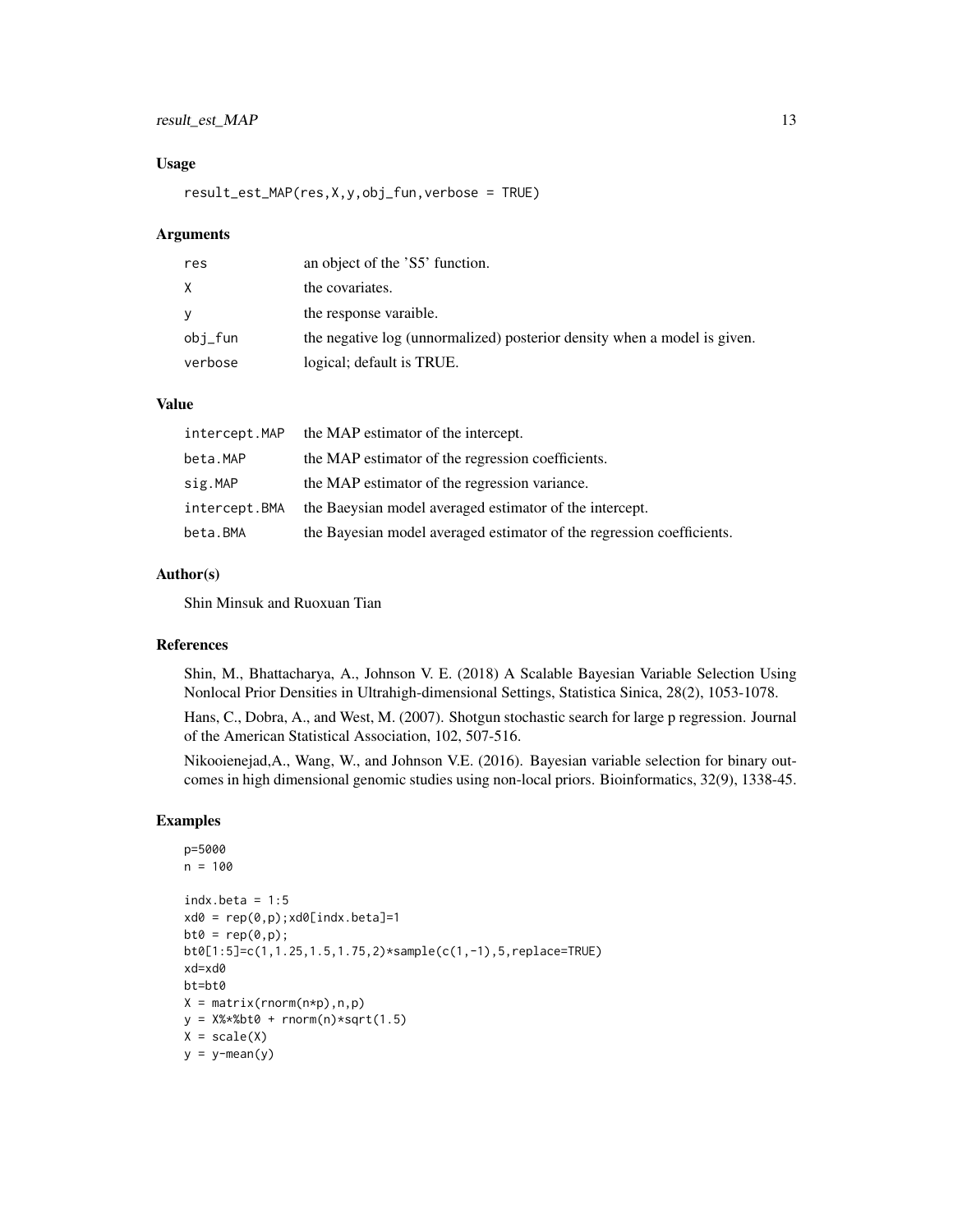```
y = as.vector(y)
```

```
### piMoM
#C0 = 2 # the number of repetitions of S5 algorithms to explore the model space
#tuning = 10 # tuning parameter
#tuning = hyper_par(type="pimom",X,y,thre = p^-0.5)
#print(tuning)
#ind_fun = ind_fun_pimom # choose the prior on the regression coefficients (pimom in this case)
#model = Bernoulli_Uniform # choose the model prior
#tem = seq(0.4,1,length.out=20)^2 # the sequence of the temperatures
#fit_pimom = S5(X,y,ind_fun=ind_fun,model = model,tuning=tuning,tem=tem,C0=C0)
#fit_pimom$GAM # the searched models by S5
#fit_pimom$OBJ # the corresponding log (unnormalized) posterior probability
#res_pimom = result(fit_pimom)
#est.MAP = result_est_MAP(res_pimom,X,y,obj_fun_pimom,verbose=TRUE)
#plot(est.MAP$beta.MAP,est.MAP$beta.BMA)
#abline(0,1,col="red")
```
<span id="page-13-1"></span>S5 *Simplified shotgun stochastic search algorithm with screening (S5)*

#### Description

The Simplified Shotgun Stochastic Search with Screening (S5) is proposed by Shin et al (2018), which is a scalable stochastic search algorithm for high-dimensonal Bayesian variable selection. It is a modified version of the Shotgun Stochasitic Search (SSS, Hans et al., 2007), aimed at rapidly identifying regions of high posterior probability and finding the maximum a posteriori (MAP) model. Also, the S5 provides an approximation of posterior probability of each model (including the marginal inculsion probabilities). For details, see Shin et al. (2018)

# Usage

S5(X, y, ind\_fun, model, tuning, tem, ITER =  $30$ , S =  $30$ , C0 =  $3$ , verbose = TRUE)

#### Arguments

|             | the covariate matrix (a standardization is recommeded for nonlocal priors).                                                                           |
|-------------|-------------------------------------------------------------------------------------------------------------------------------------------------------|
| у           | a response variable.                                                                                                                                  |
| ind_fun     | a log-marginal likelihood function of models, which is resulted from a pred-<br>specified priors on the regression coefficients. The default is piMoM |
| model       | a model prior; Uniform or Bernoulli_Uniform. The default is Bernoulli_Uniform                                                                         |
| tuning      | a tuning parameter for the objective function (tau for piMoM and peMoM priors;<br>g for the g-prior).                                                 |
| tem         | a temperature schedule. The default is $seq(0.4, 1, length.out = 30)^{2}$ .                                                                           |
| <b>ITER</b> | the number of iterations in each temperature; default is 30.                                                                                          |
|             |                                                                                                                                                       |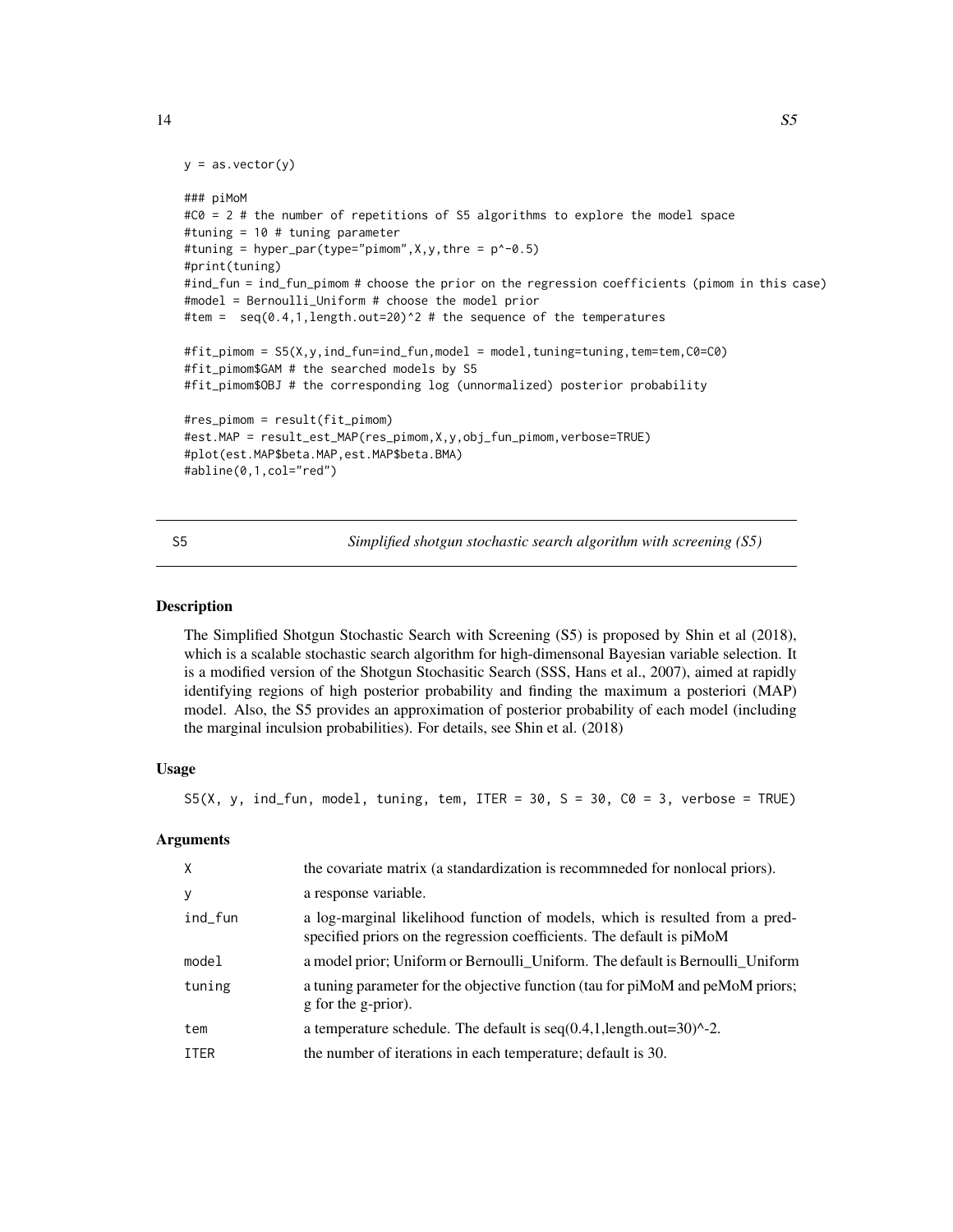<span id="page-14-0"></span>

| S.      | a screening size of variables; default is 30.                                                                                                                                                                       |
|---------|---------------------------------------------------------------------------------------------------------------------------------------------------------------------------------------------------------------------|
| C0      | a number of repetition of the S5 algorithm C0 times, default is 3. When the<br>total number of variables is huge and real data sets are considered, using a large<br>number of $C0$ is recommended, e.g., $C0=10$ . |
| verbose | if TRUE, the function prints the currnet status of the S5 in each temperature; the<br>default is TRUE.                                                                                                              |

# Details

Using the S5 (Shin et al., 2018), you will get all the models searched by S5 algorithm, and their corresponding log (unnormalized) posterior probabilities, and also this function can receive searched model for g-prior,piMoM,and peMoM.

After obtaining the object of the S5 function, by using the 'result' function, you can obtain the posterior probabilities of the searched models including the MAP model and the marginal inclusion probabilities of each variable.

By using the procedure of Nikooienejad et al. (2016), the 'hyper\_par' function chooses the tuning parameter for nonlocal priors (piMoM or peMoM priors).

# Value

| GAM    | the binary vaiables of searched models by S5               |
|--------|------------------------------------------------------------|
| 0BJ    | the corresponding log (unnormalized) posterior probability |
| tuning | the tuning parameter used in the model selection           |

# Author(s)

Shin Minsuk and Ruoxuan Tian

#### References

Shin, M., Bhattacharya, A., Johnson V. E. (2018) A Scalable Bayesian Variable Selection Using Nonlocal Prior Densities in Ultrahigh-dimensional Settings, Statistica Sinica, 28(2), 1053-1078.

Hans, C., Dobra, A., and West, M. (2007). Shotgun stochastic search for large p regression. Journal of the American Statistical Association, 102, 507-516.

Nikooienejad,A., Wang, W., and Johnson V.E. (2016). Bayesian variable selection for binary outcomes in high dimensional genomic studies using non-local priors. Bioinformatics, 32(9), 1338-45.

#### See Also

[result](#page-8-1), [S5\\_parallel](#page-15-1), [SSS](#page-18-1)

```
p0 = 5000
n0= 100
indx.beta = 1:5xd0 = rep(0,p0); xd0[indx.beta]=1
```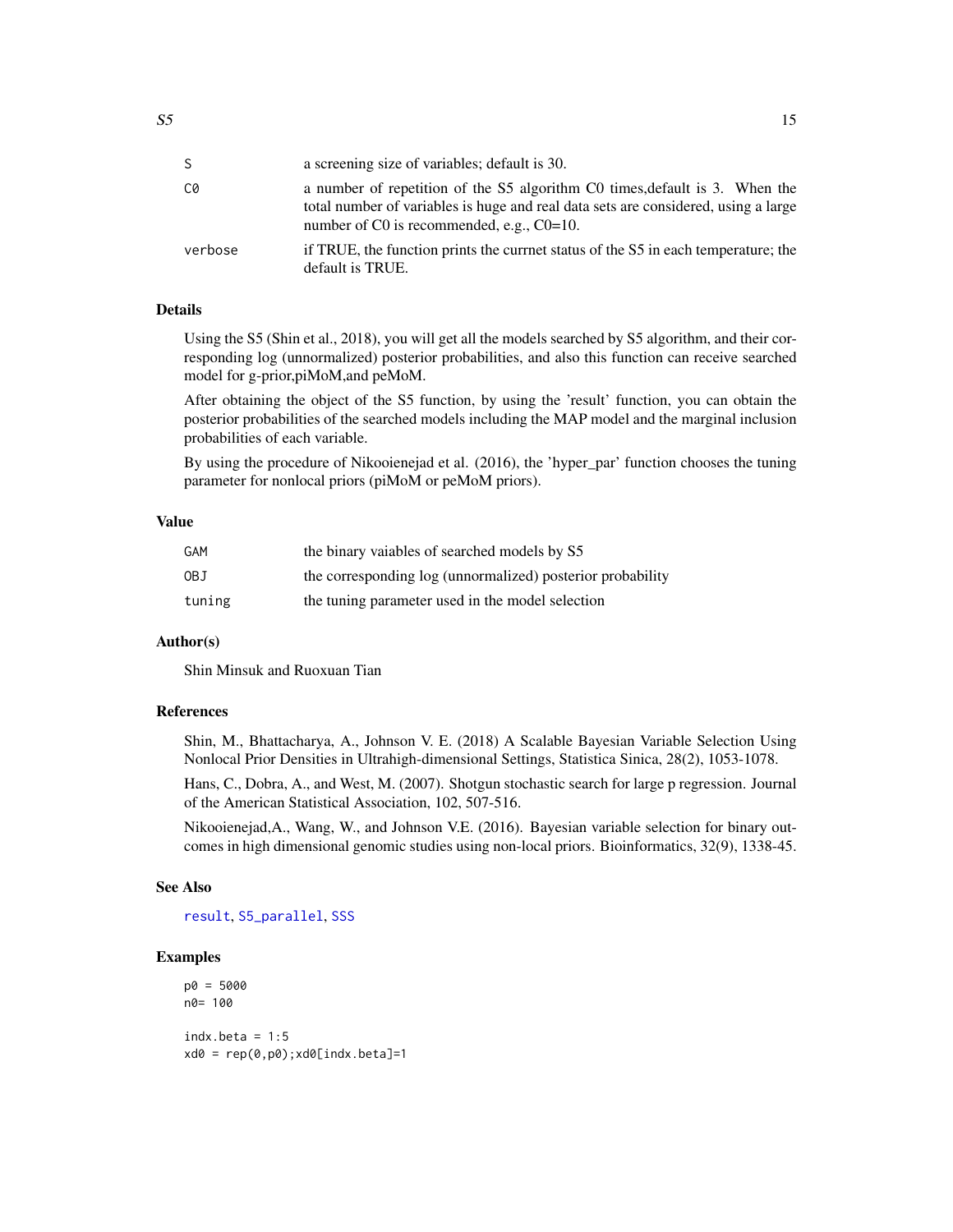```
bt0 = rep(0,p0);bt0[1:5]=c(1,1.25,1.5,1.75,2)*sample(c(1,-1),5,replace=TRUE)
xd=xd0
bt=bt0
X = matrix(rnorm(n0*p0),n0,p0)y = crossprod(t(X), bt0) + rnorm(n0)*sqrt(1.5)X = scale(X)y = y-mean(y)y = as.vector(y)### default setting
#fit_default = S5(X, y)#res_default = result(fit_default)
#print(res_default$hppm) # the MAP model
#print(res_default$hppm.prob) # the posterior probability of the hppm
#plot(res_default$marg.prob,ylim=c(0,1),ylab="marginal inclusion probability")
# the marginal inclusion probability
### Nonlocal prior (piMoM prior) by S5
#C0 = 1 # the number of repetitions of S5 algorithms to explore the model space
#tuning = hyper_par(type="pimom", X, Y, thre = p^2-0.5)
# tuning parameter selection for nonlocal priors
#print(tuning)
#ind_fun = ind_fun_pimom # the log-marginal likelihood of models based on piMoM prior
#model = Bernoulli_Uniform
# the log-marginal likelihood of models based on piMoM prior
#tem = seq(0.4, 1, length.out=20)^2# the temperatures schedule
#fit_pimom = S5(X,y,ind_fun=ind_fun,model=model,tuning=tuning,tem=tem,C0=C0)
#fit_pimom$GAM # the searched models by S5
#fit_pimom$OBJ # the corresponding log (unnormalized) posterior probability
#res_pimom = result(fit_pimom)
#str(res_pimom)
#print(res_pimom$hppm) # the MAP model
#print(res_pimom$hppm.prob)
# the posterior probability of the hppm
#plot(res_pimom$marg.prob,ylim=c(0,1),ylab="marginal inclusion probability")
# the marginal inclusion probability
### Get the estimated regression coefficients from Bayesian Model Avaeraging
#est.LS = result_est_LS(res_pimom,X,y) # Averged over the Least Square estimators.
#est.MAP = result_est_MAP(res_pimom,X,y,obj_fun_pimom,verbose=TRUE)
# Averged over the MAP estimators.
```
<span id="page-15-1"></span>

<span id="page-15-0"></span>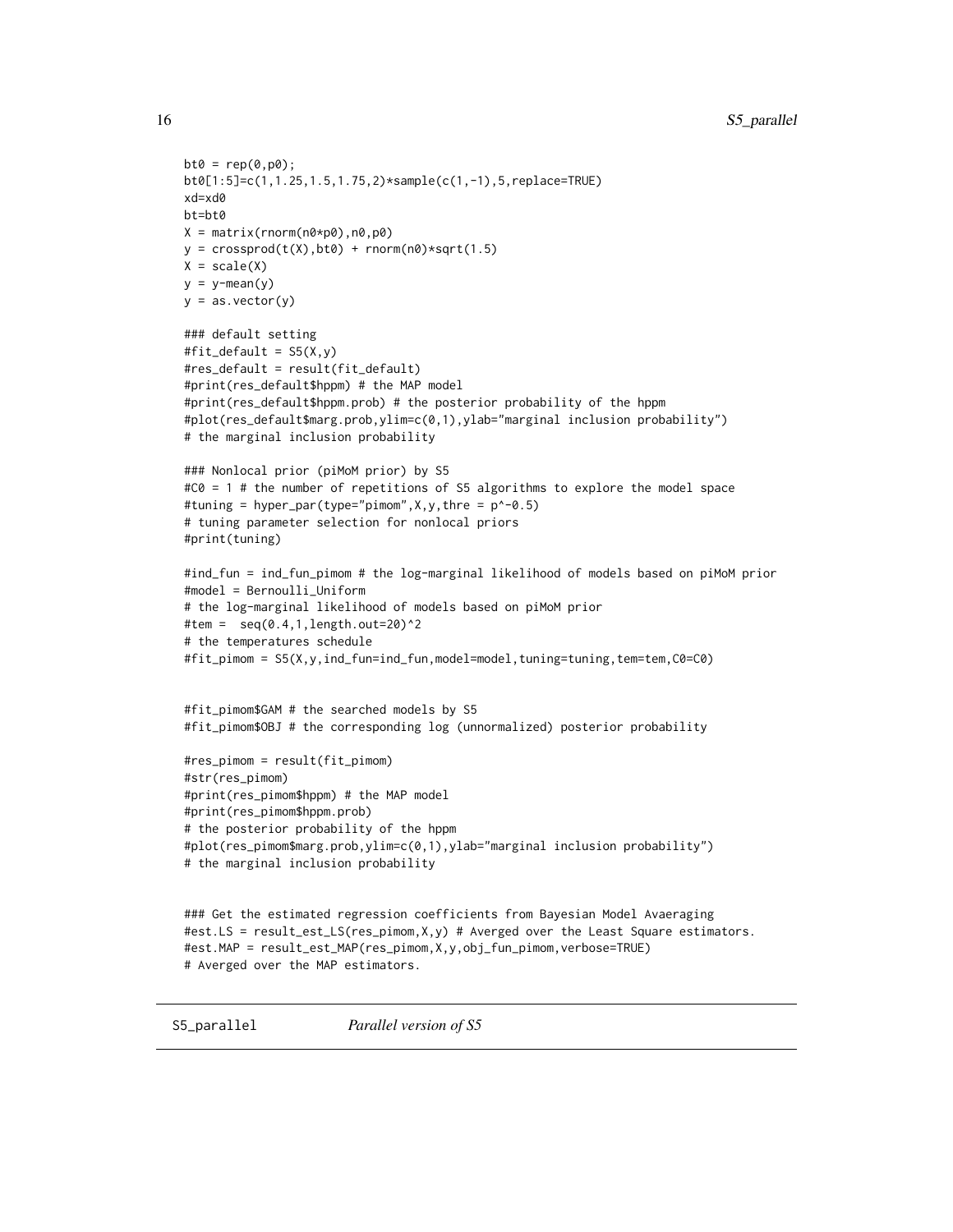# S5\_parallel 17

## Description

The parallel version of the S5. Multiple S5 chains independently explore the model space to enhance the capacity of searching interesting region of the model space.

# Usage

```
S5_parallel(NC,X,y,ind_fun,model,tuning,tem,ITER=30,S=30,C0=3)
```
# Arguments

| <b>NC</b>   | a number of cores (the number of parallel S5 chains) to be used.                                                                                                                                                  |
|-------------|-------------------------------------------------------------------------------------------------------------------------------------------------------------------------------------------------------------------|
| X           | a covariate matrix (a standardization is recommeded for nonlocal priors).                                                                                                                                         |
| У           | a response variable.                                                                                                                                                                                              |
| ind_fun     | a log-marginal likelihood function of models, which is resulted from a pred-<br>specified priors on the regression coefficients. The default is piMoM                                                             |
| model       | a model prior; Uniform or Bernoulli_Uniform. The default is Bernoulli_Uniform                                                                                                                                     |
| tuning      | a tuning parameter for the objective function (tau for piMoM and peMoM priors;<br>g for the g-prior).                                                                                                             |
| tem         | a temperature schedule. The default is $seq(0.4, 1, length.out = 30)^{2}$ .                                                                                                                                       |
| <b>ITER</b> | a number of iterations in each temperature; default is 30.                                                                                                                                                        |
| S           | a screening size of variables; default is 30.                                                                                                                                                                     |
| C0          | a number of repetition of the S5 algorithm C0 times, default is 3. When the<br>total number of variables is huge and real data sets are considered, using a large<br>number of C0 is recommended, e.g., $C0=10$ . |

# Details

Using the S5 (Shin et al., 2018), you will get all the models searched by S5 algorithm, and their corresponding log (unnormalized) posterior probabilities, and also this function can receive searched model for g-prior,piMoM,and peMoM.

After obtaining the object of the S5 function, by using the 'result' function, you can obtain the posterior probabilities of the searched models including the MAP model and the marginal inclusion probabilities of each variable.

By using the procedure of Nikooienejad et al. (2016), the 'hyper\_par' function chooses the tuning parameter for nonlocal priors (piMoM or peMoM priors).

# Value

| GAM    | the binary vaiables of searched models by S5               |
|--------|------------------------------------------------------------|
| OBJ    | the corresponding log (unnormalized) posterior probability |
| tuning | the tuning parameter used in the model selection           |

# Author(s)

Shin Minsuk and Ruoxuan Tian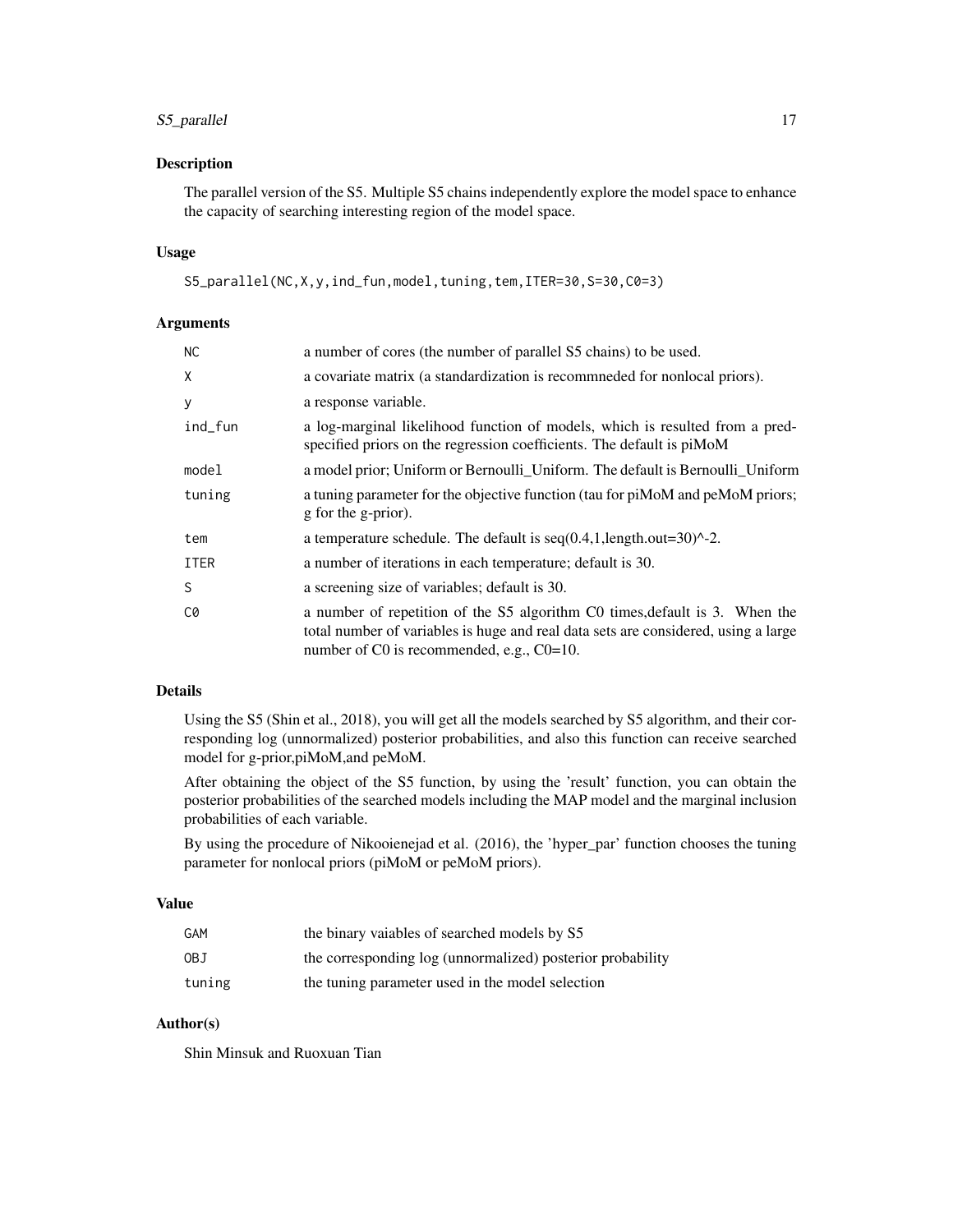#### <span id="page-17-0"></span>References

Shin, M., Bhattacharya, A., Johnson V. E. (2018) A Scalable Bayesian Variable Selection Using Nonlocal Prior Densities in Ultrahigh-dimensional Settings, Statistica Sinica, 28(2), 1053-1078.

Hans, C., Dobra, A., and West, M. (2007). Shotgun stochastic search for large p regression. Journal of the American Statistical Association, 102, 507-516.

Nikooienejad,A., Wang, W., and Johnson V.E. (2016). Bayesian variable selection for binary outcomes in high dimensional genomic studies using non-local priors. Bioinformatics, 32(9), 1338-45.

#### See Also

[result](#page-8-1), [S5](#page-13-1)

```
p=5000
n = 100indx.beta = 1:5xd0 = rep(0,p); xd0[indx.beta]=1bt0 = rep(0,p);bt0[1:5]=c(1,1.25,1.5,1.75,2)*sample(c(1,-1),5,replace=TRUE)
xd=xd0
bt=bt0
X = matrix(rnorm(n*p), n, p)y = crossprod(t(X), bt0) + rnorm(n)*sqrt(1.5)X = scale(X)y = y - \text{mean}(y)y = as.vector(y)### parallel version of S5 (defalut)
#fit_parallel = S5_parallel(NC=2,X,y)
#fit_parallel$GAM # the searched models by S5
#fit_parallel$OBJ # the corresponding log (unnormalized) posterior probability
#res_parallel = result(fit_parallel)
#str(res_parallel)
#print(res_parallel$hppm) # the MAP model
#print(res_parallel$hppm.prob) # the posterior probability of the hppm
#plot(res_parallel$marg.prob,ylim=c(0,1),ylab="marginal inclusion probability")
# the marginal inclusion probability
### parallel version of S5 (temperature rescheduling)
#library(snowfall)
#NC = 2 # the number of cores for the prallel computing
#C0 = 5 # the number of repetitions of S5 algorithms to explore the model space
#tuning = hyper_par(type="pimom",X,y,thre = p^-0.5)
# tuning parameter selection for nonlocal priors
#print(tuning)
```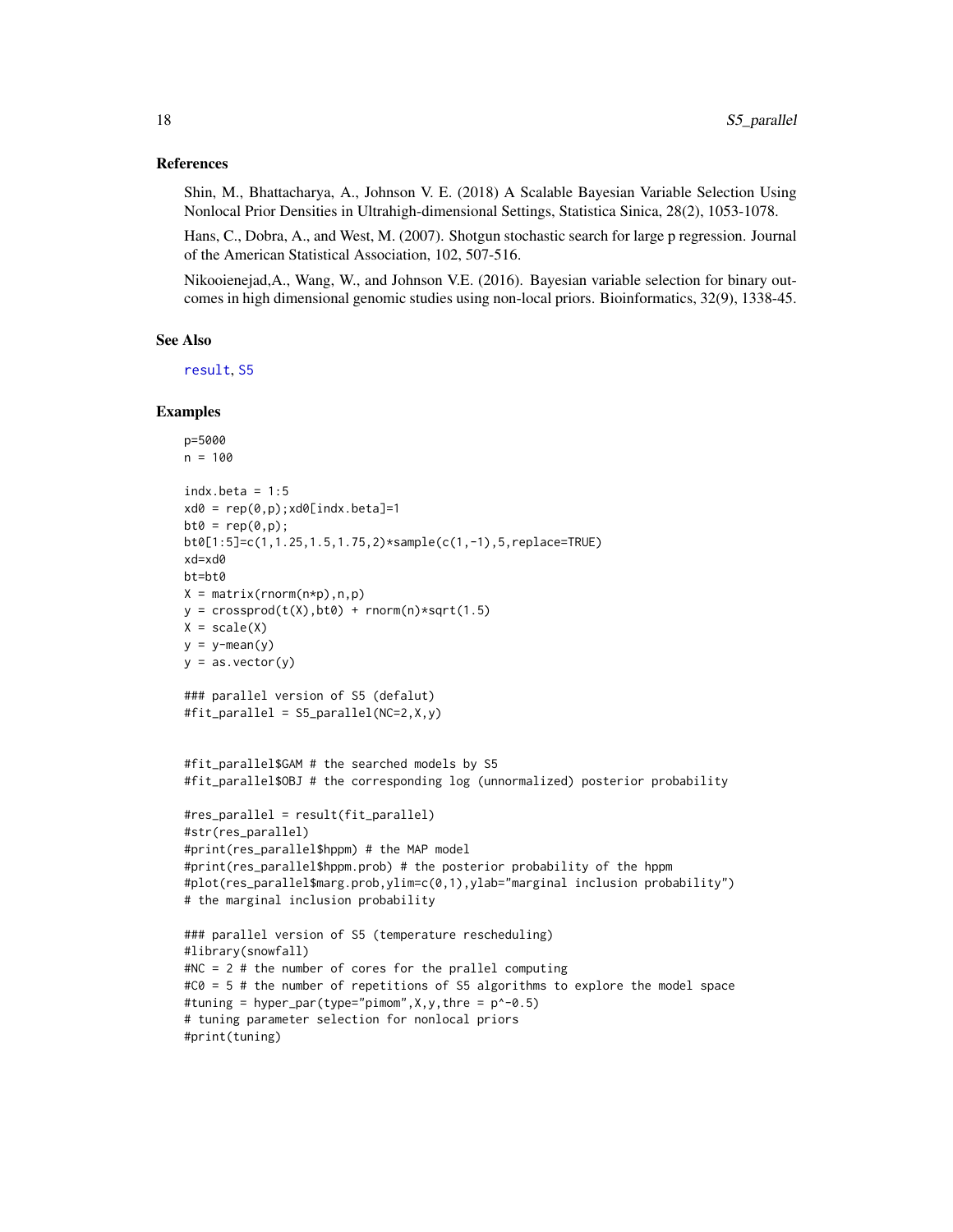```
#ind_fun = ind_fun_pimom
#model = Bernoulli_Uniform
# the log-marginal likelihood of models based on piMoM prior
#('Uniform' or 'Bernoulli_Uniform').
#tem = seq(0.4, 1, length.out=20)^2# the temperatures schedule
#fit_parallel = S5_parallel(NC=2,X,y,ind_fun,model,tuning,tem,C0=C0)
#fit_parallel$GAM # the searched models by S5
#fit_parallel$OBJ # the corresponding log (unnormalized) posterior probability
#res_parallel = result(fit_parallel)
#str(res_parallel)
```

```
#print(res_parallel$hppm) # the MAP model
#print(res_parallel$hppm.prob) # the posterior probability of the hppm
#plot(res_parallel$marg.prob,ylim=c(0,1),ylab="marginal inclusion probability")
# the marginal inclusion probability
```
<span id="page-18-1"></span>SSS *Shotgun stochastic search algorithm (SSS)*

#### Description

The Shotgun Stochastic Search (SSS) was proposed by Hans et al. (2007), which is a stochastic search algorithm for Bayesian variable selection.

#### Usage

SSS(X,y,ind\_fun,model,tuning,N=1000,C0=1,verbose=TRUE)

#### Arguments

| X       | a covariate matrix (a standardization is recommneded for nonlocal priors).                                                                                                                                        |
|---------|-------------------------------------------------------------------------------------------------------------------------------------------------------------------------------------------------------------------|
| У       | a response variable.                                                                                                                                                                                              |
| ind_fun | a log-marginal likelihood function of models, which is resulted from a pred-<br>specified priors on the regression coefficients. The default is piMoM                                                             |
| model   | a model prior; Uniform or Bernoulli_Uniform. The default is Bernoulli_Uniform                                                                                                                                     |
| tuning  | a tuning parameter for the objective function (tau for piMoM and peMoM priors;<br>g for the g-prior).                                                                                                             |
| N       | a number of iterations of the SSS; default is 1000.                                                                                                                                                               |
| C0      | a number of repetition of the S5 algorithm C0 times, default is 1. When the<br>total number of variables is huge and real data sets are considered, using a large<br>number of C0 is recommended, e.g., $C0=10$ . |
| verbose | if TRUE, the function prints the currnet status of the S5 in each temperature; the<br>default is TRUE.                                                                                                            |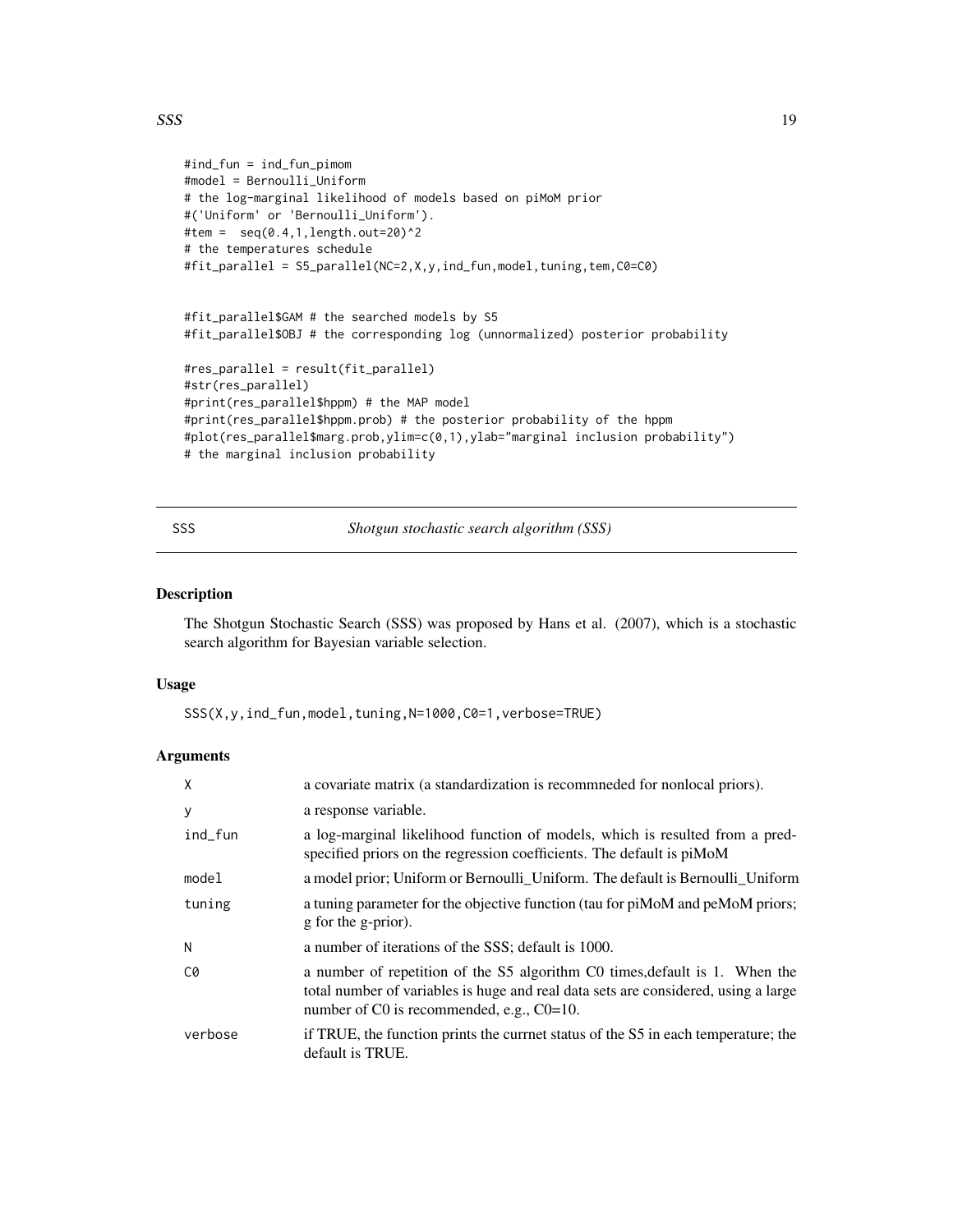<span id="page-19-0"></span>Using the S5 (Shin et al., 2016+), you will get all the models searched by S5 algorithm, and their corresponding log (unnormalized) posterior probabilities, and also this function can receive searched model for g-prior,piMoM,and peMoM.

After obtaining the object of the S5 function, by using the 'result' function, you can obtain the posterior probabilities of the searched models including the MAP model and the marginal inclusion probabilities of each variable.

By using the procedure of Nikooienejad et al. (2016), the 'hyper\_par' function chooses the tuning parameter for nonlocal priors (piMoM or peMoM priors).

# Value

| GAM    | the binary vaiables of searched models by S5               |
|--------|------------------------------------------------------------|
| 0BJ    | the corresponding log (unnormalized) posterior probability |
| tuning | the tuning parameter used in the model selection           |

## Author(s)

Shin Minsuk and Ruoxuan Tian

# References

Hans, C., Dobra, A., and West, M. (2007). Shotgun stochastic search for large p regression. Journal of the American Statistical Association, 102, 507-516.

## See Also

[result](#page-8-1), [S5\\_parallel](#page-15-1), [S5](#page-13-1)

```
p=100
n = 200indx.beta = 1:5xd0 = rep(0,p); xd0[indx.beta]=1bt0 = rep(0,p);bt0[1:5]=c(1,1.25,1.5,1.75,2)*sample(c(1,-1),5,replace=TRUE)
xd=xd0
bt=bt0
X = matrix(rnorm(n*p),n,p)y = crossprod(t(X), bt0) + rnorm(n)*sqrt(1.5)X = scale(X)y = y - \text{mean}(y)y = as.vector(y)### default setting
#fit-de\_SSS = SSS(X, y)
```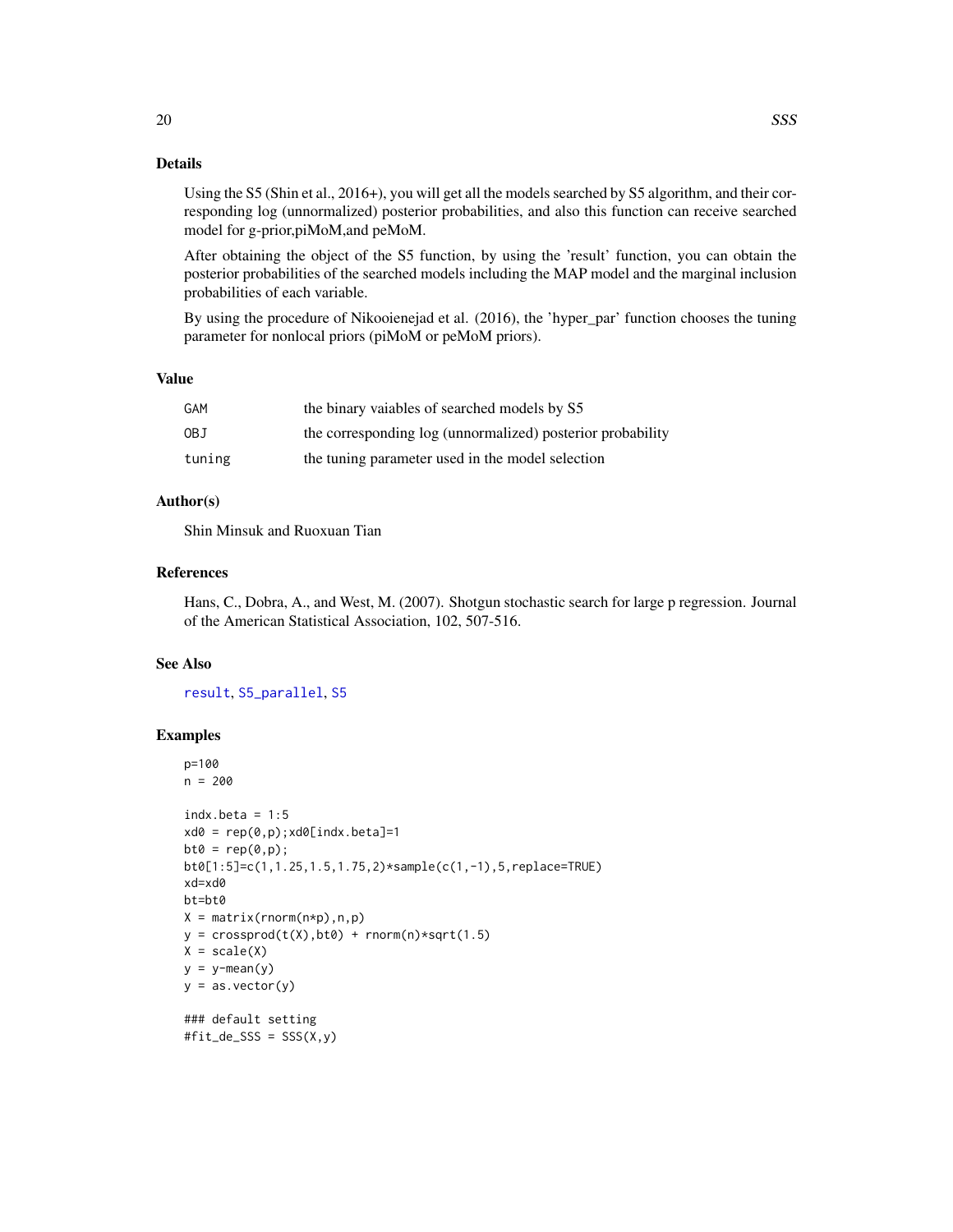#### <span id="page-20-0"></span>Uniform 21

```
#res_de_SSS = result(fit_de_SSS)
#print(res_de_SSS$hppm) # the MAP model
#print(res_de_SSS$hppm.prob) # the posterior probability of the hppm
#plot(res_de_SSS$marg.prob,ylim=c(0,1),ylab="marginal inclusion probability")
# the marginal inclusion probability
```
# <span id="page-20-1"></span>Uniform *Uniform model prior*

# Description

A uniform model prior that assigns the same prior mass on each model.

# Usage

Uniform(ind,p)

# Arguments

| ind | the index set of variables in a model |
|-----|---------------------------------------|
|     | the total number of covariates        |

# Examples

 $ind = 1:3$ m = Uniform(ind,p) print(m)